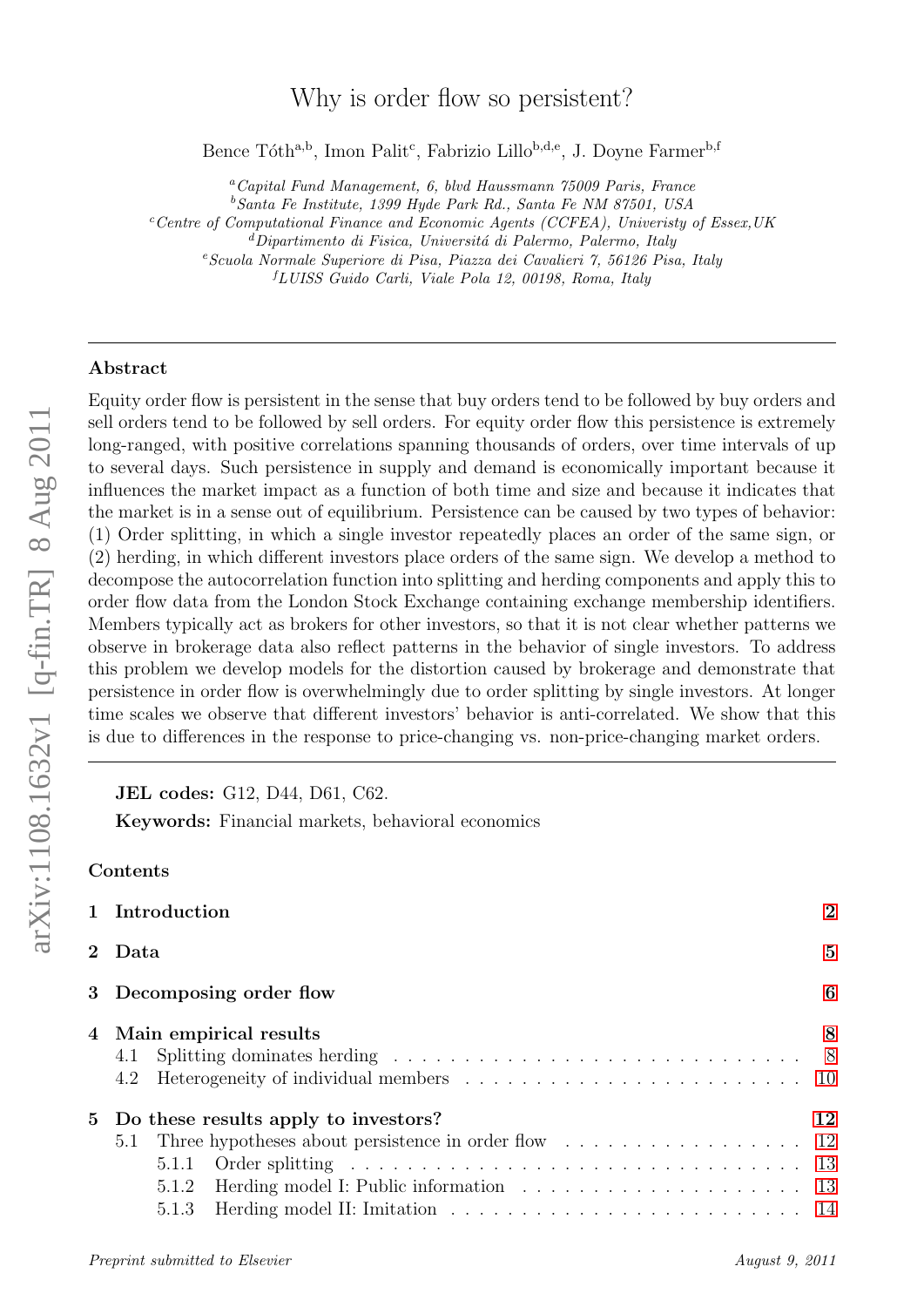|    | 5.2         |       |                                                       |    |  |
|----|-------------|-------|-------------------------------------------------------|----|--|
|    |             | 5.2.1 |                                                       |    |  |
|    |             | 5.2.2 |                                                       |    |  |
|    |             | 5.2.3 | Correlation of social network and brokerage 17        |    |  |
|    | 5.3         |       |                                                       |    |  |
|    |             | 5.3.1 |                                                       |    |  |
|    |             | 5.3.2 | Generalized imitation model/fixed random brokerage 17 |    |  |
|    |             | 5.3.3 | Any investor model/dynamic random brokerage 18        |    |  |
|    |             | 5.3.4 |                                                       |    |  |
| 6  |             |       | Clues about the cause of anti-herding                 | 19 |  |
|    | 6.1         |       |                                                       |    |  |
|    | 6.2         |       |                                                       |    |  |
| 7. | Conclusions |       |                                                       |    |  |
| 8  |             |       | Acknowledgments                                       | 23 |  |

# <span id="page-1-0"></span>1. Introduction

Recent studies have shown that order flow is remarkably persistent in the sense that orders to buy tend to be followed by more orders to buy and orders to sell tend to be followed by more orders to sell. Positive serial autocorrelation for the first autocorrelation of signed order flow has been observed by many authors in many different markets, including the Paris Bourse by Biais, Hillion and Spratt [\(1995\)](#page-22-1), in foreign exchange markets by Danielsson and Payne [\(2001\)](#page-23-0), and the NYSE by Ellul et al. [\(2007\)](#page-23-1) and Yeo [\(2008\)](#page-24-0).

In fact, all the coefficients of the autocorrelation function are positive out to large lags, corresponding to thousands of transactions [\(Bouchaud et al., 2004;](#page-22-2) [Lillo and Farmer, 2004\)](#page-23-2). An example is shown in Figure 1. Although most of the autocorrelations are quite small, the fact that they are all positive implies a substantial degree of predictability. This has now been studied in many different equity markets, including the London, New York, Paris, and Madrid stock markets, on a variety of different stocks<sup>[1](#page-1-1)</sup>. The behavior is remarkably consistent.

In an efficient market the autocorrelation of price returns must decay to zero quickly. How can strong persistence in order flow co-exist with efficient price returns? Two theories have been offered. [Lillo and Farmer](#page-23-2) [\(2004\)](#page-23-2) show that the problem can be solved if market impact is permanent but liquidity is asymmetric and time varying: When buy orders are more likely, the price response to buy orders is smaller than the response to sell orders, and when sell orders are more likely, the price response to sell orders is smaller than that for buy orders. [Bouchaud](#page-22-2) [et al.](#page-22-2) [\(2004,](#page-22-2) [2006\)](#page-22-3) have shown that it can also be solved if market impact is constant but temporary, slowly decaying to zero. Farmer et al. (2006) demonstrate time varying liquidity explicitly, and show that for models based on market order impact the two hypotheses are in a sense equivalent<sup>[2](#page-1-2)</sup>.

The persistence of order flow thus has important economic consequences. It indicates that supply and demand have non-trivial dynamical properties that constrain their functional forms. For example, [Farmer et al.](#page-23-3) [\(2011\)](#page-23-3) argue that the persistence of order flow determines the shape

<span id="page-1-1"></span><sup>1</sup> [Lillo and Farmer](#page-23-2) [\(2004\)](#page-23-2) originally studied New York and London, [Bouchaud et al.](#page-22-2) [\(2004\)](#page-22-2) Paris, and [Vaglica](#page-24-1) [et al.](#page-24-1) [\(2008\)](#page-24-1) and [Moro et al.](#page-24-2) [\(2009\)](#page-24-2) Madrid.

<span id="page-1-2"></span><sup>2</sup> See also [Gerig](#page-23-4) [\(2007\)](#page-23-4) and [Bouchaud et al.](#page-22-4) [\(2009\)](#page-22-4) for a detailed discussion of the equivalence. More recent work by [Eisler et al.](#page-23-5) [\(2011a\)](#page-23-5) shows that when limit orders and cancellations are taken into account these models are no longer equivalent.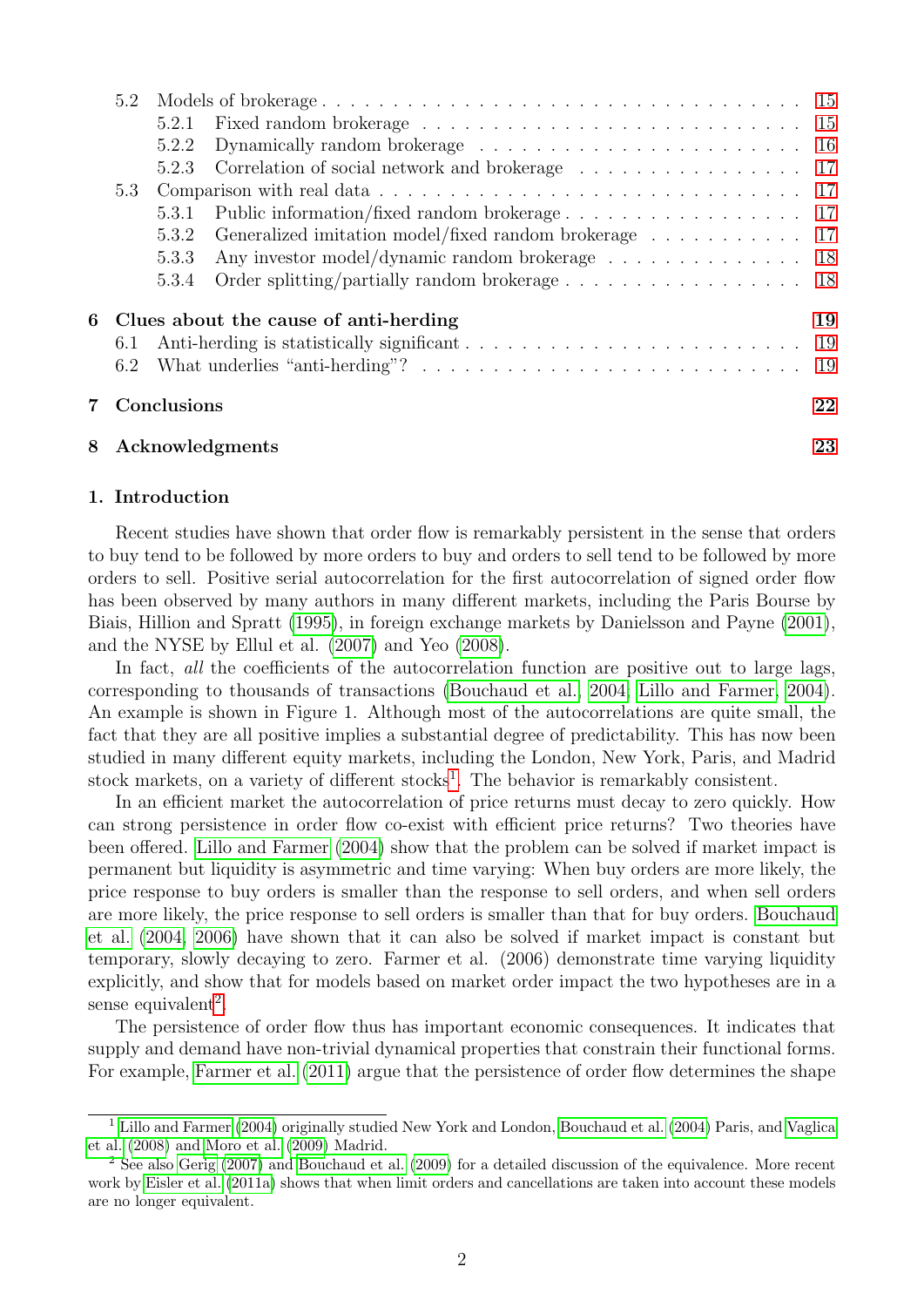

Figure 1: Autocorrelation function of market order signs for the stock AZN in the first half of 2009, plotted on double logarithmic scale. The time lag  $\tau$  is measured in terms of number of market order placements. The estimated autocorrelations are all positive and statistically significant out to lags of more than 100.

of the market impact of large institutional orders, as well as its permanent and temporary components. Persistence of order flow implies that the market deviates substantially from the equilibrium that would prevail if all participants were forced to reveal their true intentions at the outset of trading.

Although nothing in our analysis here depends on this, in many equity markets order flow has been observed to obey a long-memory process<sup>[3](#page-2-0)</sup>. This means that the autocorrelation function  $C(\tau)$  of the order signs ( $\epsilon_t = +1$  for buy and  $\epsilon_t = -1$  for sell) asymptotically decays in time<sup>[4](#page-2-1)</sup> for large  $\tau$  as  $C(\tau) \sim \tau^{-\gamma}$ , where  $0 < \gamma < 1$ . The observation of long-memory in stock markets is very robust; in London, for example, every stock examined shows long-memory under strict statistical tests (Lillo and Farmer, [2004\)](#page-23-2).

The persistence associated with long-memory is remarkable in many ways. The slow decay with  $\tau$  implies that the autocorrelation function is not integrable. This means that order flow is highly predictable, with events in the distant past having non-negligible influence on the present. This predictability is persistent, in the sense that prediction errors asymptotically decay as a power law, implying one can predict further into the future than is possible if errors decay exponentially. We wish to emphasize, however, that nothing in this paper depends on whether or not order flow is actually long-memory; our work here is focused on the origin of the correlations, which are undeniably extremely long-range.

We distinguish two types of behavior that can give rise to persistent order flow:

1. Order splitting, corresponding to a sequence of orders of a given sign originating from a single investor. This has a natural strategic cause: To reduce impact investors split their orders into smaller pieces, and execute them gradually, as originally hypothesized by [Kyle](#page-23-6)

<span id="page-2-0"></span><sup>&</sup>lt;sup>3</sup> A standard example of a long-memory process is a fractional Brownian motion. We use the term in its more general sense to mean any process whose autocorrelation function is non-integrable (Beran, [1994\)](#page-22-5). This can include processes with structure breaks, such as those studied by Ding, Engle and Granger [\(1993\)](#page-23-7). Longmemory was observed in the London and New York stock exchanges by [Lillo and Farmer](#page-23-2) [\(2004\)](#page-23-2), in the Paris stock exchange by [Bouchaud et al.](#page-22-2) [\(2004\)](#page-22-2) and in the Spanish stock exchange by [Vaglica et al.](#page-24-1) [\(2008\)](#page-24-1). The question of whether or not order flow in other asset classes has long-memory remains open.

<span id="page-2-1"></span><sup>&</sup>lt;sup>4</sup> We are using the notation  $A(x) \sim B(x)$  to mean  $\lim_{x\to\infty} A(x)/B(x) = C$  with  $C \neq 0$ .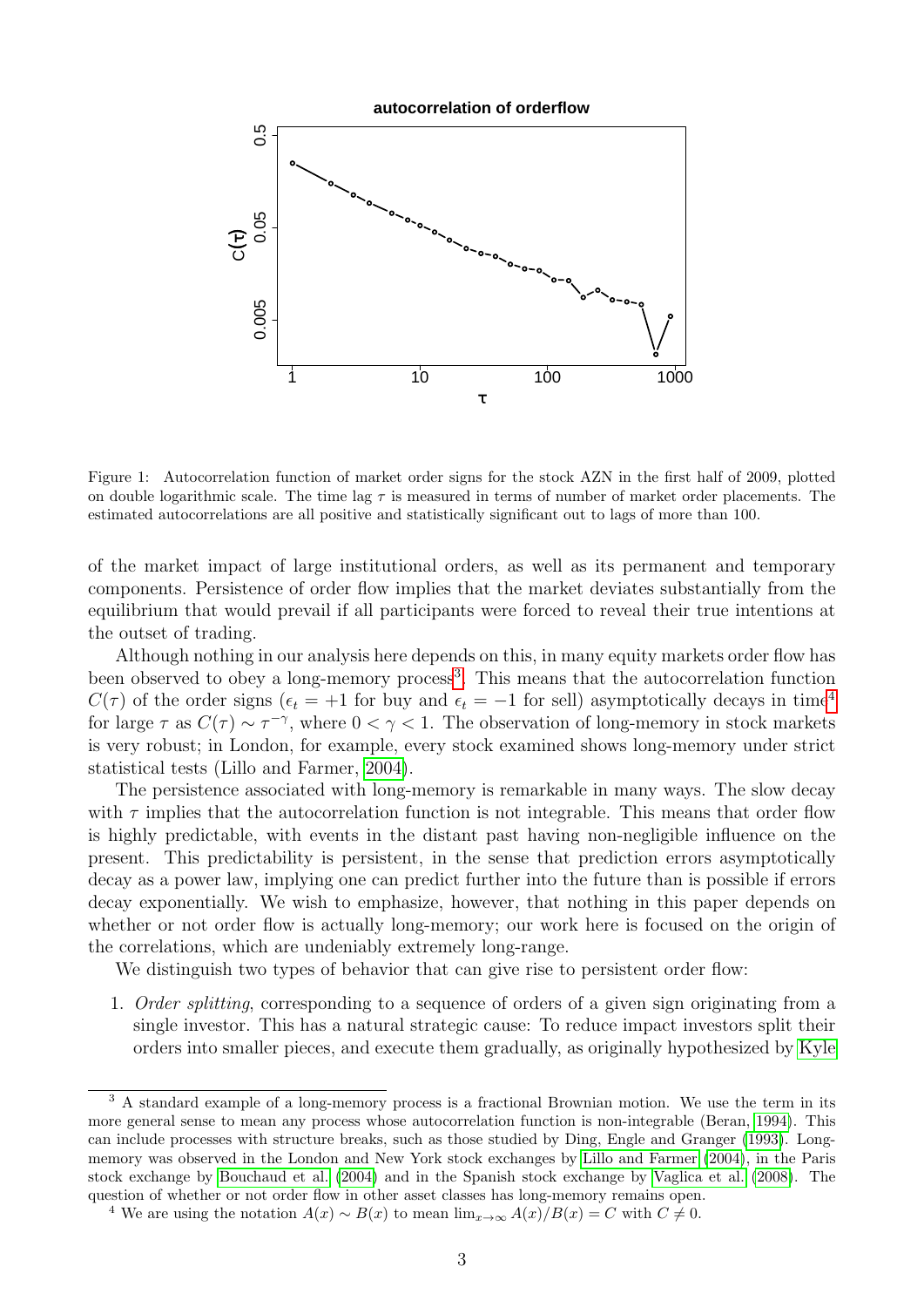$(1985)^5$  $(1985)^5$  $(1985)^5$ . If we call the underlying package of orders corresponding to a given decision a metaorder, heavy tails in the size distribution of metaorders will induce persistence in order flow<sup>[6](#page-3-1)</sup>.

- 2. Herding, corresponding to a sequence of roughly contemporaneous orders of a given sign originating from different investors<sup>[7](#page-3-2)</sup>. Herds can be directed exogenously or endogenously. We investigate an example of each:
	- (a) Public information. Information is public and investors all respond in more or less the same way at more or less the same time. Persistence in information arrival, or alternatively heavy tails in the variability of the response to information, can generate persistence in order flow.
	- (b) Imitation. Information is private but investors influence each other. If one investor buys, other investors are more likely to buy. Even if private information arrival is IID, the time needed for information to propagate can make order flow persistent.

Although one might not normally think of a common response to public information as herding, as we show here, the two can produce indistinguishable order flow. In the public information model the sheep are directed by an external shepherd, whereas in the imitation model they are directed by each other. We develop simple examples of processes of type  $(1)$ ,  $(2a)$ , and  $(2b)$ and use this to formulate null hypotheses for order splitting and herding.

Our empirical analysis here rests on a method that we develop to decompose the autocorrelation of order flow into herding and splitting components. We apply this method to data from the London Stock Exchange (LSE) with codes indicating the member who executed the order. Our results show that the persistence of order flow is overwhelmingly caused by order splitting. In contrast the contribution of herding is negligible. In fact, over longer time scales we observe anti-herding, in which investors trade in the opposite direction of other investors.

Members of the exchange may trade for their own accounts, but they may also act as brokers for investors who are not members<sup>[8](#page-3-3)</sup>. We thus have the problem that while we have useful information about identity, this information is not fine-grained enough to allow us to separate different investors. By investor we mean any entity with a coherent trading strategy. This could correspond to a specific trading account within an institution such as an investment bank or hedge fund, or a private individual trading for his or her own account. The lack of identifiers at the level of single accounts potentially makes our results difficult to interpret.

To deal with this problem we introduce the concept of a brokerage map associating an investor with one or more brokers. We make several different hypotheses about brokerage maps, and study their effect on the decomposition of the autocorrelation function under different hypotheses for investor behavior. This is done through a combination of closed form calculations, simulations, and bootstrapping with the real data. This allows us to get a good understanding

<span id="page-3-1"></span><span id="page-3-0"></span> $5$ See also [Farmer et al.](#page-23-3)  $(2011)$ ; [Toth et al.](#page-24-3)  $(2011b)$ .

<sup>6</sup> Assume a metaorder is split into pieces and executed incrementally. Given that we have observed N executions, what is the probability of observing more? It is possible to show that if the distribution of metaorder sizes is exponential, past executions give no information about whether execution will continue, i.e. they give no information about the size of the metaorder. If the distribution is heavier-tailed than exponential, continuation becomes more likely with each execution, and if it is thinner-tailed than exponential, continuation becomes less likely with each execution. See [Lillo et al.](#page-23-8) [\(2005\)](#page-23-8), [LeBaron and Yamamoto](#page-23-9) [\(2010\)](#page-23-9) and [Farmer et al.](#page-23-3) [\(2011\)](#page-23-3)

<span id="page-3-2"></span><sup>7</sup> Most studies of herding have focused on imitation. See for example [\(Banerjee, 1992,](#page-22-6) [1993;](#page-22-7) [Bikhchandani](#page-22-8) [et al., 1992;](#page-22-8) [Orlean, 1995;](#page-24-4) [Raafat et al., 2009\)](#page-24-5). Lebaron and Yamamoto [2007;](#page-23-10) [2008](#page-23-11) constructed an agent-based model of imitation and demonstrated that it could produce long-memory in order flow. Several previous studies have focused on the effect of communication network structure on price fluctuations; see [\(Kirman and Teyssiere,](#page-23-12) [2002;](#page-23-12) [Iori, 2002;](#page-23-13) [Cont and Bouchaud, 2000;](#page-23-14) [Tedeschi et al., 2009\)](#page-24-6). [Barber et al.](#page-22-9) [\(2009\)](#page-22-9) provides an example in which herding is externally directed. [Lakonishok et al.](#page-23-15) [\(1992\)](#page-23-15) and [Wermers](#page-24-7) [\(1999\)](#page-24-7) find only weak evidence for herding.

<span id="page-3-3"></span><sup>8</sup> We will use the terms "member" and "broker" interchangeably.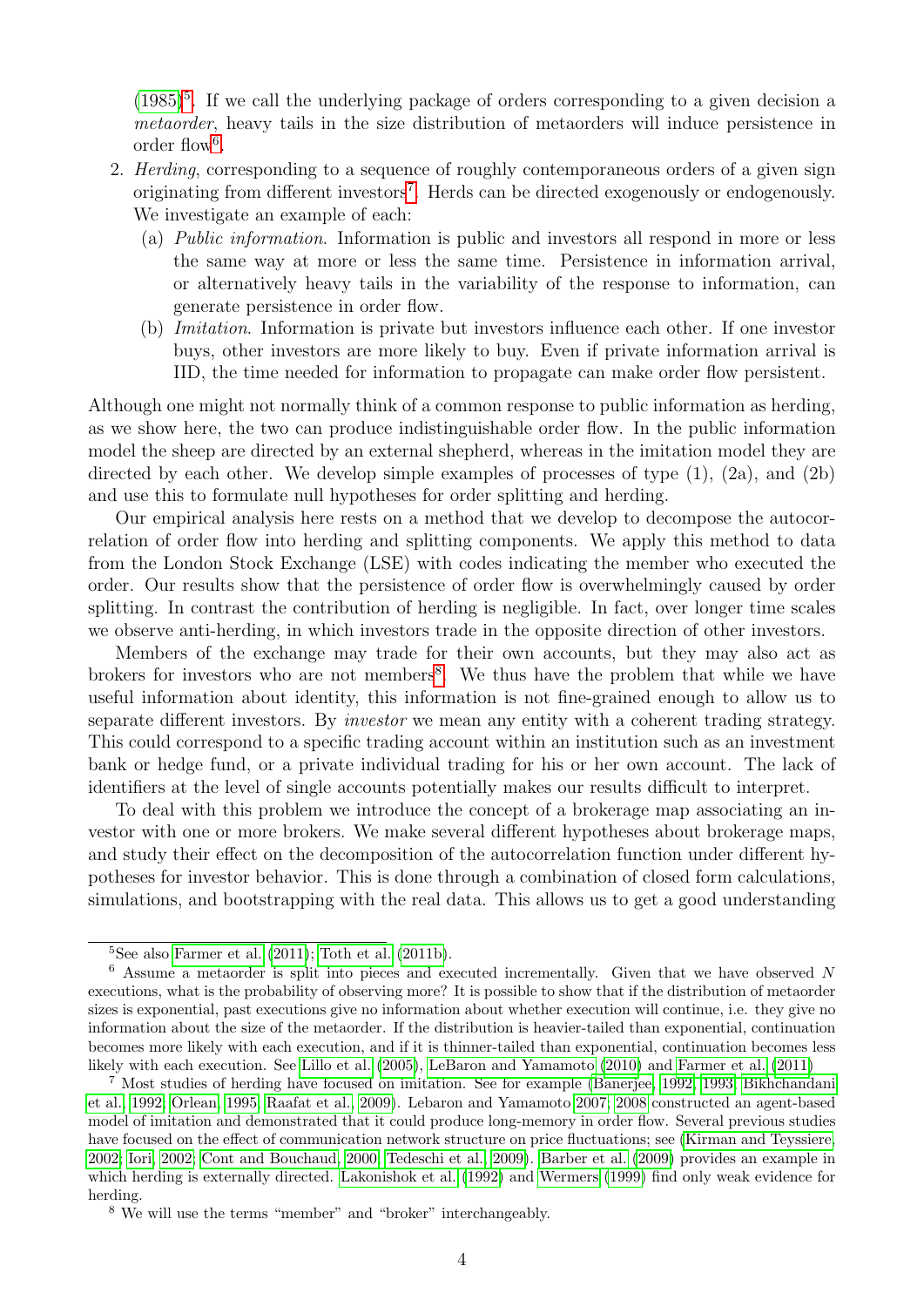of how brokerage influences the results. We show that, barring unrealistic brokerage maps, our main qualitative conclusions can be reliably interpreted as reflecting the behavior of investors.

Our results here add to earlier evidence that order splitting is dominant. Early studies showing that order splitting is widespread were done by [Chan and Lakonishok](#page-23-16) [\(1993,](#page-23-16) [1995\)](#page-23-17). Lillo, Mike and Farmer [\(2005\)](#page-23-8) introduced a model in which information is completely private, and participants cannot observe each others' order flow (or in any case do not respond to it). This model assumes that investors draw the total quantity V they wish to trade at random from a pre-defined distribution  $P(V)$ , divide V into smaller, equal sized pieces, and then incrementally execute each piece at a constant rate until the entire order of size  $V$  is filled. Under the assumption that in the limit  $V \to \infty$  the distribution  $P(V)$  has a Pareto (power law) tail, of the form  $P(V > v) \sim v^{-\beta}$ , then in the limit  $\tau \to \infty$  the resulting autocorrelation  $C(\tau)$  of the order flow is a power law  $C(\tau) \sim \tau^{-\gamma}$ , with

<span id="page-4-1"></span>
$$
\beta = 1 + \gamma. \tag{1}
$$

This hypothesis was tested by comparing empirical measurements of the tail exponents  $\beta$  for trading volume in block markets to empirically measured correlation scaling exponents  $\gamma$  using data for 20 stocks from the London Stock Exchange. They showed that Eq. [\(1\)](#page-4-1) is well-satisfied by the data. Another supporting piece of evidence is due to Gerig [\(2007\)](#page-23-4), whose results (based on only one stock) suggested that trades coming from the same brokerage have long-memory, whereas trades from different brokerages do not (see also Bouchaud, Farmer, and Lillo [\(2009\)](#page-22-4)). Finally, [Vaglica et al.](#page-24-1)  $(2008)$  reconstructed the volumes V of the split orders from broker data (similar to the one used here), and found that their size is asymptotically Pareto distributed with a tail exponent close to the one predicted by Eq.  $(1)$ .

Thus there is already preliminary evidence in favor of order splitting. This paper makes the evidence much stronger by developing precise null hypotheses to test for splitting v.s. herding, and systematically analyzing six stocks over a period of ten years, a sample of more than 39 million orders.

In Section [2](#page-4-0) we describe our data. In Section [3](#page-5-0) we develop a decomposition of the autocorrelation function into splitting and herding components. In Section [4](#page-7-0) we apply this to order flow data identifying member firms and show that it overwhelmingly favors splitting over herding. We study the heterogeneity of individual members and show that most of them are extremely persistent in terms of both trade direction and the clustering in time of their trades. In Section [5](#page-11-0) we investigate the question of whether our analysis reliably reflects the behavior of investors. We develop simple models of herding and splitting and study how brokerage distorts the decomposition of Section [3,](#page-5-0) to formulate null hypotheses for investor behavior and brokerage. Comparing the data to the null hypotheses shows that extreme assumptions are required to contradict our qualitative conclusions. In Section [6](#page-18-0) we investigate anti-herding more carefully, and show that it is driven by heterogeneity in the response of investors to market orders that change the price, vs. those that don't. In the conclusions we summarize and reflect on the economic implications of our results.

#### <span id="page-4-0"></span>2. Data

This study is performed using data from the London Stock Exchange (LSE). There are two parallel markets, the on-book market (SETS) and the off-book market (SEAQ). In the on-book market trades take place via a fully automatic electronic order matching system, while in the off-book market trades are arranged bilaterally via phone calls. We restrict our study to the on-book market. Note that there are no official market makers, though it is possible for any member firm to act as a market maker by posting bids and offers simultaneously.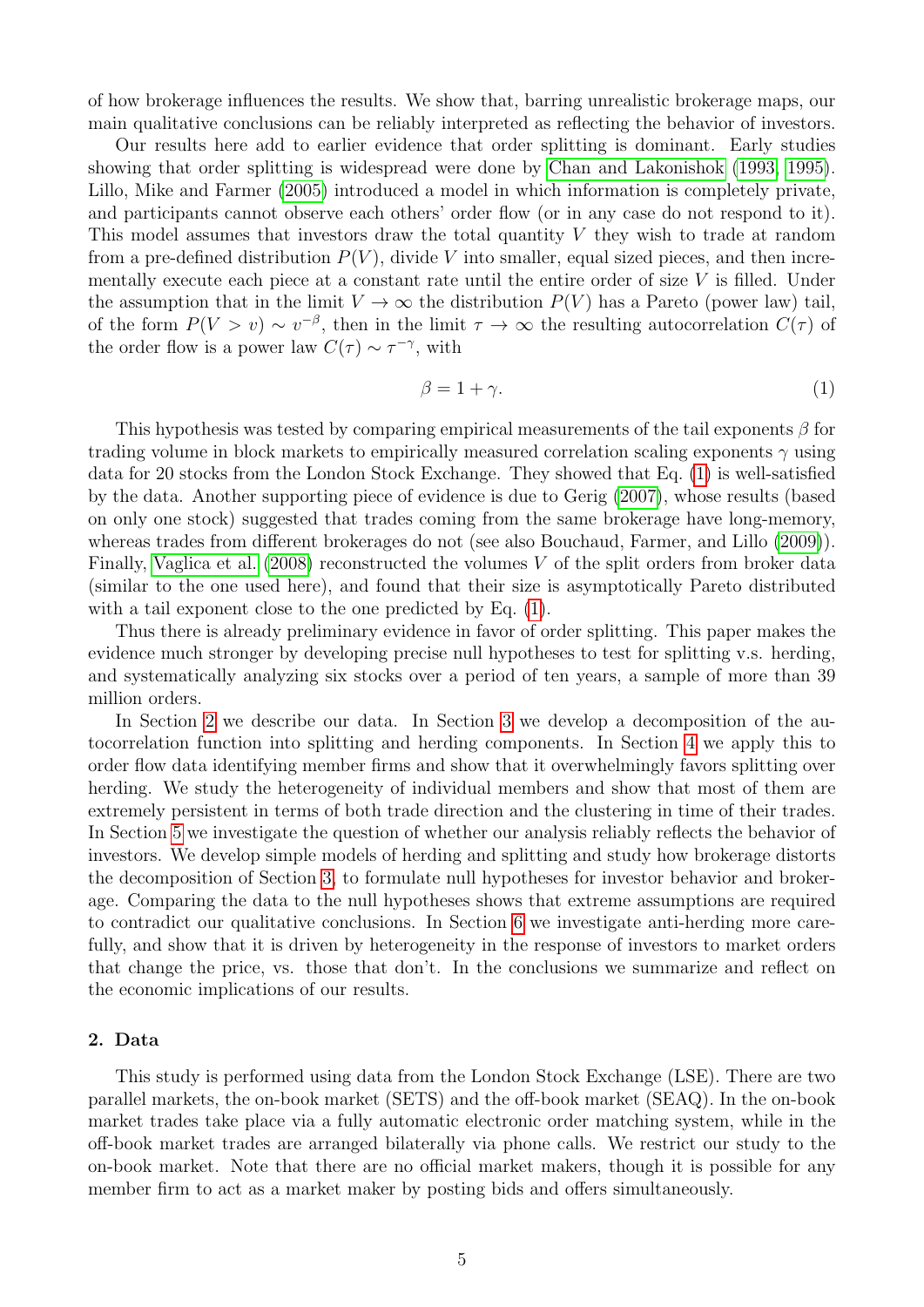We study six stocks in the period from June 2000 to June 2009, with the exception of a six month period from January to May in 2003. We divide the data for each stock into 17 subperiods of six months each, for a total of  $17 \times 6 = 102$  samples. The six stocks we study are AstraZeneca (AZN), BHP Billiton (BLT), British Sky Broadcasting Group (BSY), Lloyds Banking Group (LLOY), Prudential (PRU), Vodafone Group (VOD)<sup>[9](#page-5-1)</sup>. In cases where we present data for only one period we will use AZN in the first half of 2009. In this period the typical number of market orders per day is between 4, 000 and 5, 000. The number of market orders in each sample ranges from 91, 710 to 1, 416, 000, with an average of 382, 500.

Our data set contains all orders placed in the on-book market. Each order is characterized by a membership code of the member who placed the order<sup>[10](#page-5-2)</sup>. The number of members varies throughout the sample, but there are typically about 100 members. To avoid data with poor statistics, in each six month period we remove members who make less than 100 transactions across the full period, which typically leaves about 80 active members. The activity level is very heterogeneous. For example, the 5 most active market members are responsible for 40-50% of transactions and the 15 most active ones are responsible for 80-90% of transactions. The value of the Gini coefficient of member activity averaged across the 102 samples is 0.87. This is quite consistent across stocks and time periods, with a standard deviation of only 0.02. Thus the trading activity is strongly concentrated in a relatively small number of member firms.

We have performed the analysis given here in three different ways: (1) market order signs  $\epsilon_t$ , where a market order is defined as any event that results in an immediate transaction; (2) signs of all orders, including both market and limit orders; (3) signed volume  $v_t$  of transactions. The results are similar in all three cases, except that for signed volume they are somewhat noisier. We present only the results for case (1), market order signs. The number of market orders is used to measure time, i.e.  $t' = t + 1$  whenever there is a market order placement.

## <span id="page-5-0"></span>3. Decomposing order flow

In this section we derive a decomposition of the autocorrelation of order flow. This decomposes it in two ways: (1) Contributions due to trading direction (buying vs. selling) vs. activity clustering (when investors make their trades), and (2) contributions due to herding vs. order splitting.

Consider a time series of orders of sign  $\epsilon_t$ , where  $\epsilon_t = +1$  for buy orders and  $\epsilon_t = -1$  for sell orders. For convenience we measure time in terms of order arrivals, so that time advances by one unit every time a new order arrives. We define the signed order flow  $\epsilon_t^i$  to be zero if the order at time  $t$  was not placed by investor  $i$  and to be the order sign otherwise, i.e.

> $\epsilon_t^i$  = 1 => buy order placed by investor i  $\epsilon_t^i = 0 \implies$  order placed by another investor  $\epsilon_t^i = -1 \implies$  sell order placed by investor *i*.

As already mentioned the analysis can be performed using market orders (as we have done here), all orders, or with signed order volumes, with similar results.

<span id="page-5-2"></span><span id="page-5-1"></span><sup>9</sup> We have also investigated other stocks and find similar results.

 $10$  We do not have the actual names of the members, but rather anonymized codes uniquely identifying each member. For the period 2000-2002 we are only able to track members for one month, because in this part of the data codes are reshuffled each month. Because we are operating on timescales of at most a few hours this does not affect the results.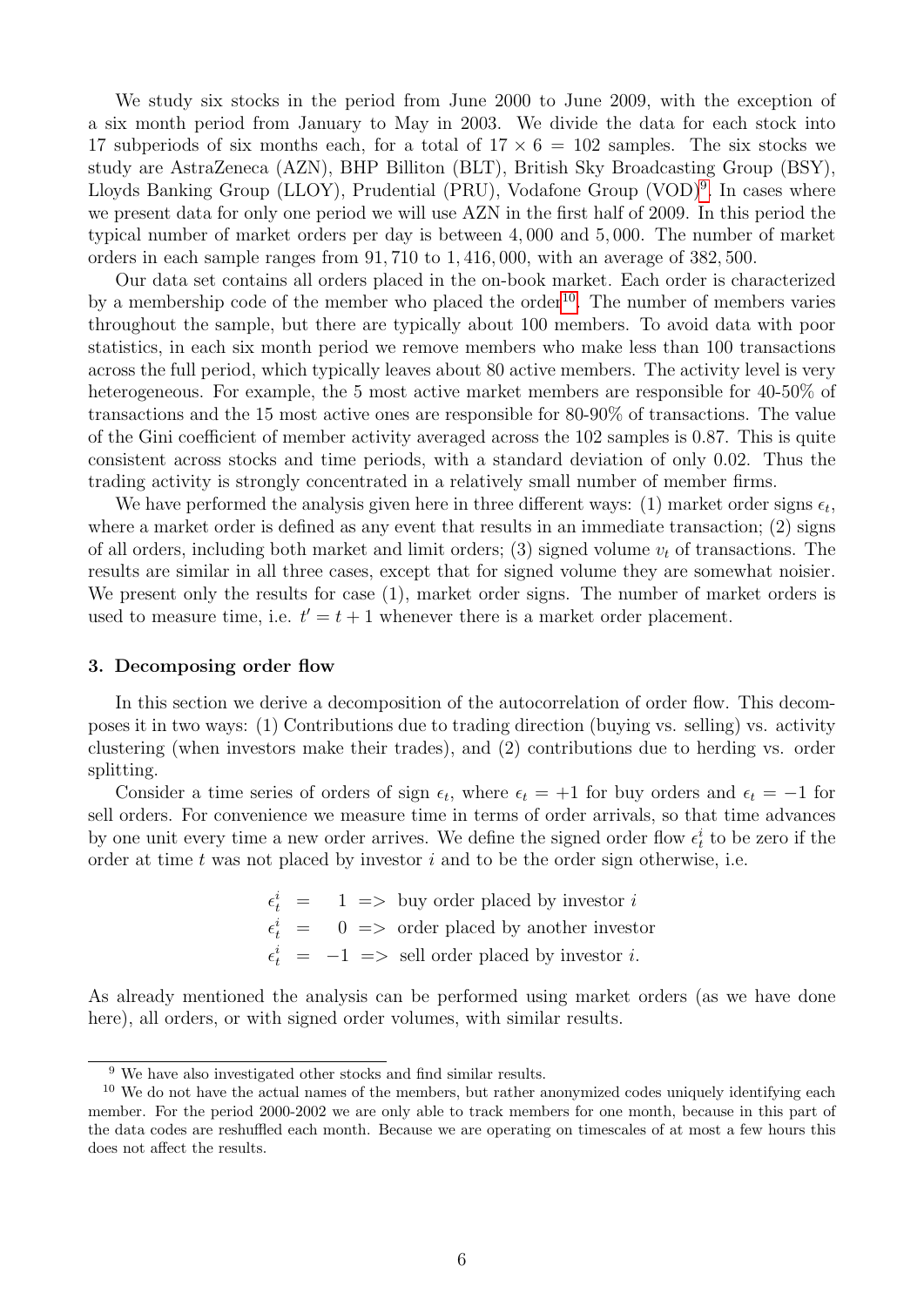The sample autocorrelation is

$$
C(\tau) = \frac{1}{N} \sum_{t} \epsilon_{t} \epsilon_{t+\tau} - \left(\frac{1}{N} \sum_{t} \epsilon_{t}\right)^{2},
$$
  

$$
= \frac{1}{N} \sum_{t} \sum_{i,j} \epsilon_{t}^{i} \epsilon_{t+\tau}^{j} - \left(\frac{1}{N} \sum_{t} \sum_{i} \epsilon_{t}^{i}\right)^{2},
$$
 (2)

where  $N$  is the length of the time series.

To decompose this further assume stationarity, let  $N<sup>i</sup>$  be the number of orders due to investor i and let  $N^{ij}(\tau)$  be the number of times that an order from investor i at time t is followed by an order from investor j at time  $t + \tau$ . Similarly let  $P^i = N^i/N$  be the fraction of orders placed by investor *i*, and  $P^{ij}(\tau) = N^{ij}(\tau)/N$  be the fraction of times that an order from investor i at time t is followed by an order from investor j at time  $t + \tau$ . We can then write

$$
C(\tau) = \sum_{i,j} P^{ij}(\tau) \left[ \frac{1}{N^{ij}(\tau)} \sum_{t} \epsilon_t^i \epsilon_{t+\tau}^j \right] - \left( \sum_i P^i \frac{1}{N^i} \sum_t \epsilon_t^i \right)^2,
$$
  

$$
= \sum_{i,j} \left( P^{ij}(\tau) \left[ \frac{1}{N^{ij}(\tau)} \sum_t \epsilon_t^i \epsilon_{t+\tau}^j \right] - P^i P^j \left[ \frac{1}{N^i} \sum_t \epsilon_t^i \right] \left[ \frac{1}{N^j} \sum_t \epsilon_t^j \right] \right).
$$
 (3)

To decompose and interpret the autocorrelation it is useful to define some simplifying notation. Let the sample mean of the order sign for investor i be

$$
\mu^i \equiv \frac{1}{N^i} \sum_t \epsilon^i_t.
$$

The sample autocorrelation in the order signs of agents  $i$  and  $j$  (including the zeroes when they are not trading) is

$$
C^{ij}(\tau) \equiv \frac{1}{N_{ij}(\tau)} \sum_{t} \epsilon_t^i \epsilon_{t+\tau}^j - \mu^i \mu^j.
$$
 (4)

The weighting function  $P^{ij}(\tau)$  captures the extent to which investors i and j tend to be active with a given time lag  $\tau$ , regardless of the sign of their orders. If investors act independently then in the large  $N$  limit

$$
P^{ij}(\tau) = P^i P^j \qquad \forall i \ and \ \forall j,
$$
\n<sup>(5)</sup>

and  $P^{ij}(\tau)$  is independent of  $\tau$ . Deviations from independence can be characterized by

$$
\tilde{P}^{ij}(\tau) \equiv P^{ij}(\tau) - P^i P^j. \tag{6}
$$

With these definitions the autocorrelation function of order flow can be written

<span id="page-6-0"></span>
$$
C(\tau) = \sum_{i,j} P^{ij}(\tau) C^{ij}(\tau) + \sum_{i,j} \tilde{P}^{ij}(\tau) \mu^i \mu^j.
$$
 (7)

This is naturally further decomposed as

<span id="page-6-1"></span>
$$
C(\tau) = C_{split}(\tau) + C_{herd}(\tau), \qquad (8)
$$

where

<span id="page-6-2"></span>
$$
C_{split}(\tau) \equiv \sum_{i} P^{ii}(\tau) C^{ii}(\tau) + \sum_{i} \tilde{P}^{ii}(\tau) (\mu^{i})^{2},
$$
  
\n
$$
C_{herd}(\tau) \equiv \sum_{i \neq j} P^{ij}(\tau) C^{ij}(\tau) + \sum_{i \neq j} \tilde{P}^{ij}(\tau) \mu^{i} \mu^{j}.
$$
\n(9)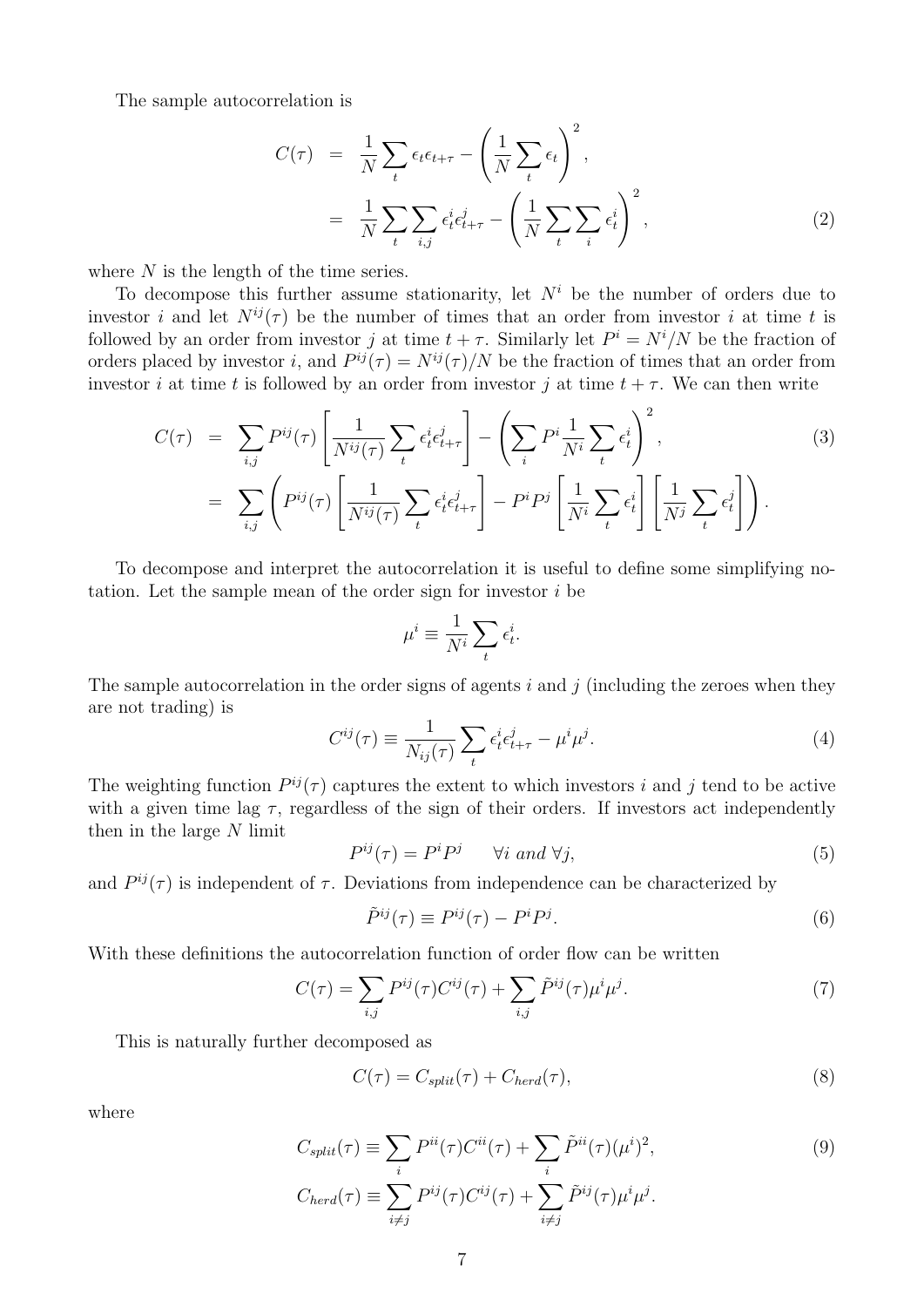This decomposition will be the main analysis tool used in this paper.

 $C_{split}(\tau)$  is the autocorrelation of orders coming from the same investor, and  $C_{herd}(\tau)$  is the autocorrelation of orders coming from different investors. There might be many reasons why the orders from the same investor might be positively correlated; we have chosen to label this as  $C_{split}$  because the economic motivations for doing this are clear and well-known. Another obvious interpretation might be that the private information arriving to investors is autocorrelated; we cannot distinguish these explanations, so the reader should bear this in mind when we use the term "splitting". Similarly we refer to any interaction that induces autocorrelations among different investors as "herding".

It is useful to compare the first and second terms of the decomposition in Eq. [\(7\)](#page-6-0). The first term weights the correlation of order signs by the activity  $P^{ij}(\tau)$ , and the second term weights deviations in activity by the mean order signs  $\mu^{i}$  and  $\mu^{j}$ . Since buying and selling roughly balance, for large samples  $\mu^{i}$  is small and the second term is negligible<sup>[11](#page-7-2)</sup>. Typical values for our dataset are  $|\mu^i|=0.03$  and  $\sum_{i,j}\tilde{P}^{ij}(1)\mu^i\mu^j=10^{-4}$ . Thus the first term of Eq. [\(7\)](#page-6-0) is three orders of magnitude larger than the second one, and it is a very good approximation to take

$$
C(\tau) \simeq \sum_{i,j} P^{ij}(\tau) C^{ij}(\tau). \tag{10}
$$

Similar approximations can be used for  $C_{split}(\tau)$  and  $C_{herd}(\tau)$ . Thus one can think of the autocorrelation as a product of two terms, one that depends on activity, as reflected by  $P^{ij}(\tau)$ , and the other that depends on trading direction, as reflected by  $C^{ij}(\tau)$ .

## <span id="page-7-0"></span>4. Main empirical results

We now compute the decomposition of the order flow of the data. To do this we make the bold leap that members of the exchange can be treated as if they were investors, i.e. we associate the indices i and j of the previous section with exchange membership. As we have already commented, this has the very serious problem that members often act as brokers, so that orders associated with a given member may correspond to a large number of different investors, and similarly, a given investor may use more than one broker. In the next section we will explicitly model the distortion this introduces under carefully constructed null hypotheses and show that, barring extreme behavior, the qualitative conclusions of this section apply to investors as well.

#### <span id="page-7-1"></span>4.1. Splitting dominates herding

Figure [2](#page-8-0) shows an example of the decomposition of the autocorrelation function into  $C(\tau)$  $C_{split}(\tau) + C_{herd}(\tau)$  according to Eq. [8.](#page-6-1) This illustrates the main result of this paper: Splitting dominates herding. This is evident in several ways. The splitting term is always positive and is larger than the herding term at all lags. This is particularly true for  $\tau \geq 10$ , since in this case the herding term is negative. We term such behavior anti-herding.

The behavior shown in Figure [2](#page-8-0) is remarkably consistent across all 102 samples. To illustrate this, in the left panel of Figure [3](#page-8-1) we plot the decomposition  $C(\tau) = C_{split}(\tau) + C_{herd}(\tau)$  averaged across all of the 102 samples, and also plot the standard deviation across the samples for each time lag. The average behavior is very close to that of AZN. Furthermore, the standard deviations are small compared to the difference between  $C_{split}$  and  $C_{herd}$ . For  $\tau \leq 100$ , where

<span id="page-7-2"></span><sup>&</sup>lt;sup>11</sup> It is not surprising that this term is small – in the long-run one expects  $\mu^i$  to be close to zero. If  $\epsilon_t^i$ represents signed trading volume, for example, then  $\sum_t \epsilon_t^i$  is the total inventory change during the period of the study. If the inventory remains bounded, then  $\mu^i \to 0$  in the limit  $N \to \infty$ . Even if  $\epsilon_t^i$  represents order signs, then if investors buy as often as they sell,  $\mu^i$  is small.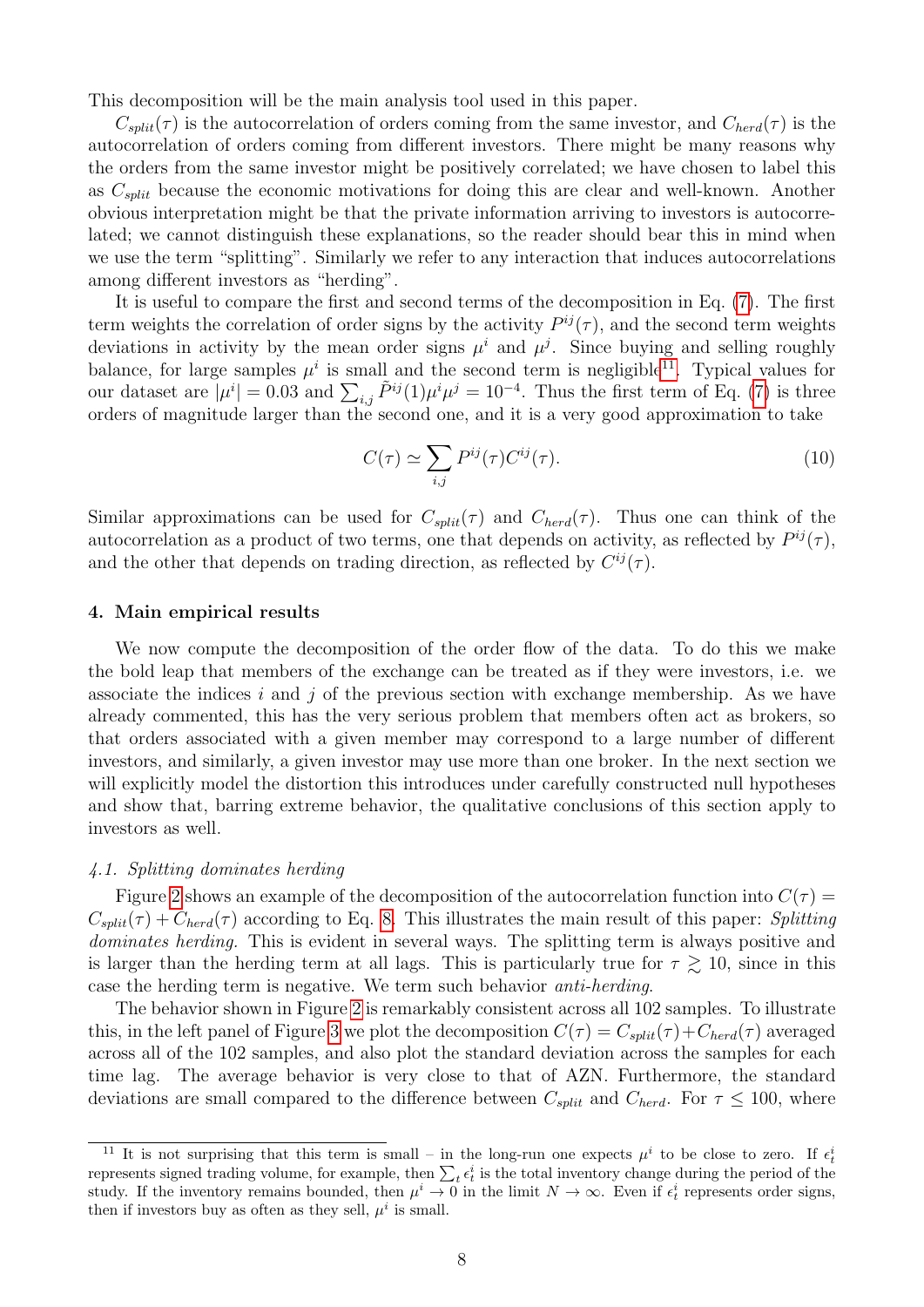

<span id="page-8-0"></span>Figure 2: A decomposition of the autocorrelation into  $C(\tau) = C_{split}(\tau) + C_{herd}(\tau)$  according to Eq. [\(8\)](#page-6-1); the horizontal axis is plotted on logarithmic scale and the vertical axis on linear scale. Splitting dominates at all lags. Note the negativity of the herding component for  $\tau > 10$ . Here we show AZN in the first half of 2009, but all of the 102 samples look similar.



<span id="page-8-1"></span>Figure 3: An illustration of the consistency with which splitting dominates herding. Left panel: The autocorrelations of market order signs averaged across all 102 samples (spanning nine years and six stocks). The bars are standard deviations. Right panel: The herding component in the left panel is magnified to better observe the anti-herding effect. The bars in this panel are standard errors. For both plots we use logarithmic scale on the horizontal axis and linear scale on the vertical axis.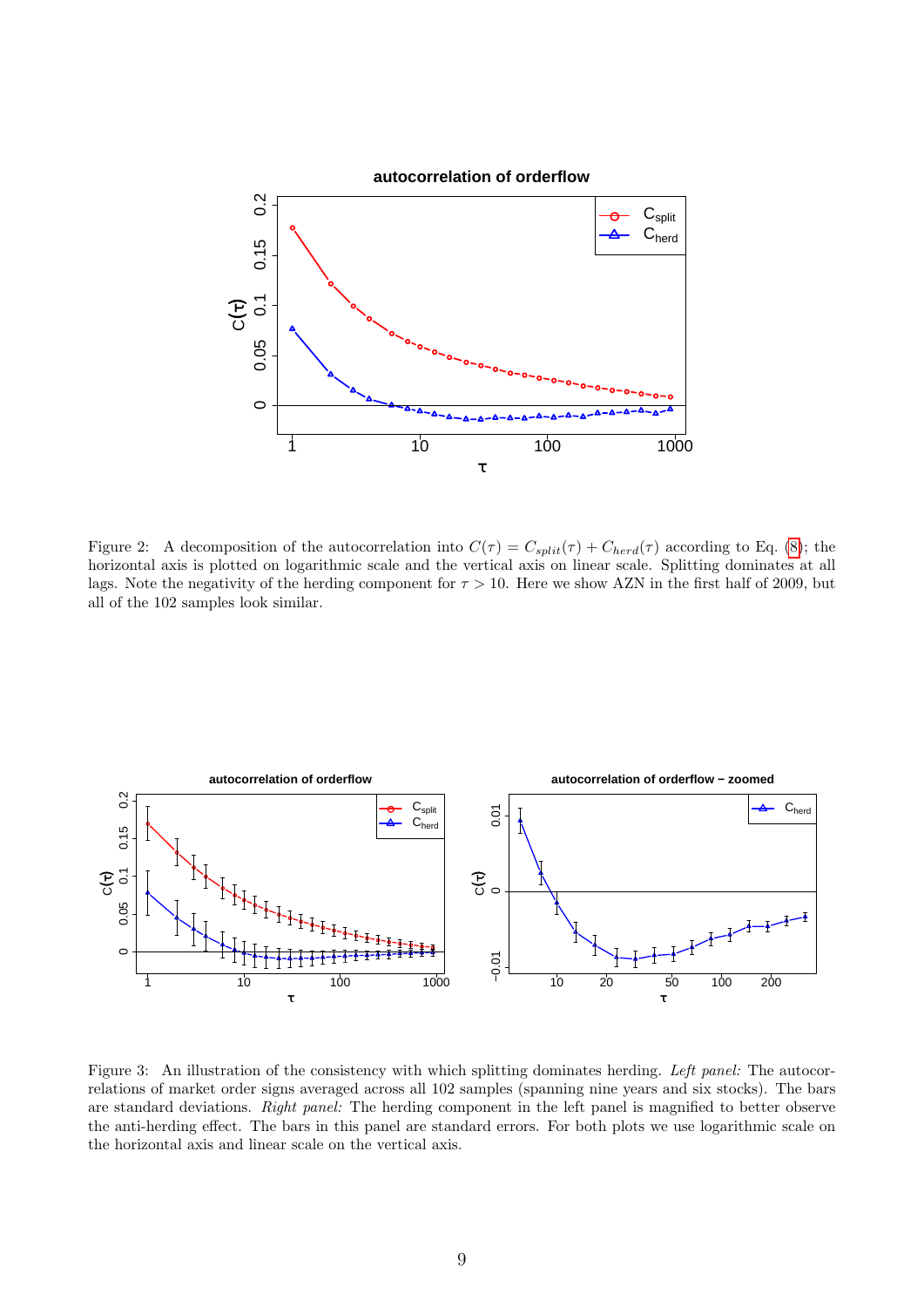

<span id="page-9-1"></span>Figure 4: Splitting becomes steadily more dominant over herding as time increases. Left panel: The splitting ratio  $S(\tau) = C_{split}(\tau)/C(\tau)$  for the first half of 2009 for AZN. Right panel: The splitting ratio averaged over all 102 samples. The bars represent standard deviations. The red dashed line corresponds to the herding null hypothesis of Eq. [\(15\)](#page-13-1) with parameters matched to the data.

we have the best statistical reliability, there is not a single case in which the herding term is larger than the splitting term.

The anti-herding effect observed for AZN is not special to this stock or this time period: Almost all stocks show similar behavior. To examine this in more detail, in the right panel of Fig. [3](#page-8-1) we enlarge the scale and plot only  $C_{herd}$ . Instead of showing the standard deviation across the samples, we show the standard error. The fact that the average value of  $C_{herd}$  is consistently negative for  $10 \leq \tau \leq 250$ , at many lags by more than three times the standard error, suggests that this effect is real. We will return in Section [6](#page-18-0) to examine anti-herding in more detail.

To have a quantitative comparison of the size of the two terms and to see how this changes with  $\tau$ , in the left panel of Figure [4](#page-9-1) we plot the fraction of the autocorrelation due to splitting, i.e.

$$
S(\tau) = \frac{C_{split}(\tau)}{C(\tau)}.\tag{11}
$$

Note that  $S(\tau)$  is larger than one if  $C_{herd}$  is negative. In the left panel we show results for AZN for the first half of 2009, and in the right panel we show the average result for all 102 samples. For  $\tau = 1$  the splitting accounts for about 75% of the autocorrelation and herding explains about 25%. For larger lags splitting becomes relatively even more important. For lags larger than roughly 10,  $S(\tau)$  becomes larger than one because the herding part becomes negative, and  $S(\tau)$  rises to about 1.5. This means that the splitting term is about 2.5 times the absolute value of the (anti)herding term. For large  $\tau$  the standard deviation across the samples becomes large because  $C_{split}$  and particularly  $C_{herd}$  are small, so we are taking ratios of small numbers.

## <span id="page-9-0"></span>4.2. Heterogeneity of individual members

In this section we study the behavior of individual members of the exchange and show that their behavior is remarkably consistent, with a few exceptions. The decomposition of Eq. [\(7\)](#page-6-0) makes it clear that persistence in order flow is driven by two factors: Persistence in order sign, measured by  $C^{ij}(\tau)$ , and persistence in activity, measured by  $P^{ij}(\tau)$ . Because they appear multiplicatively, both factors are needed to get a large autocorrelation. The fact that splitting is dominant over herding indicates that the bulk of the persistence is due to the diagonal terms  $C^{ii}(\tau)$  and  $P^{ii}(\tau)$ .

To understand how these vary across the members of the exchange, in Fig. [5](#page-10-0) we show  $C^{ii}(\tau)$ and  $\tilde{P}^{ii}(\tau)$  for the 15 most active members. We have chosen to look at  $\tilde{P}^{ii}(\tau)$  rather than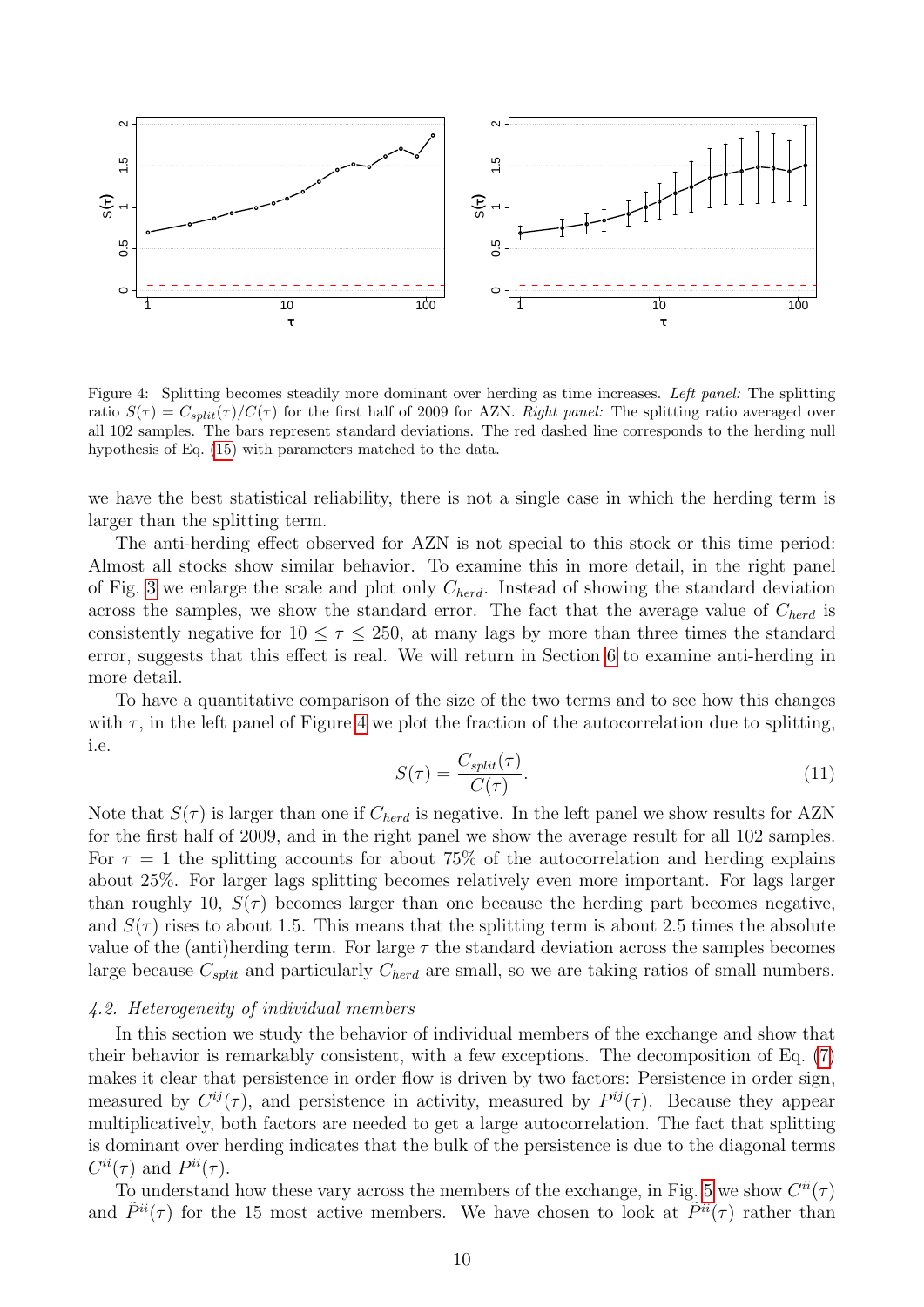

<span id="page-10-0"></span>Figure 5: Heterogeneity of the contribution of individual exchange members (labeled by  $i$ ) in the diagonal component of the autocorrelation of order flow. Following the decomposition of Eq. [\(7\)](#page-6-0), we plot  $C^{ii}(\tau)$ , which measures persistence in trading direction (left) and  $\tilde{P}^{ii}(\tau)$ , which measures persistence in activity (right). We show the 15 most active members for AZN for the first half of 2009, using distinctive symbols to indicate each member (consistently in both plots). For one the members (labeled by diamonds)  $C^{ii}(\tau)$  decays more quickly than the others and for some values of  $\tau > 10$  is negative, hence the diamonds cannot be plotted on logarithmic scale and cannot be connected. This member is the fifth most active.

 $P^{ii}(\tau)$  in order to highlight the approximate power law behavior<sup>[12](#page-10-1)</sup> with  $\tau$ . For  $\tilde{P}^{ii}(\tau)$  all of the members show strikingly similar behavior; the individual curves are surprisingly straight and parallel, indicating a good correspondence to the same power law, though with differences in the overall scale.  $C^{ii}(\tau)$  also decays very slowly, though the curves tend to steepen slightly with increasing  $\tau$ , and the relative dispersion also increases. There are three members for which  $C^{ii}(\tau)$  decays significantly faster than the others, suggesting that these members follow a different business model.

The correlation in trading direction  $C^{ii}$  and the trading frequency  $P^i$  are essentially uncorrelated: The Spearman rho of  $P^i$  and  $C^{ii}(1)$  is 0.06. In contrast the Spearman rho of  $P^i$  and  $\tilde{P}^{ii}(1)$  is typically very high, for example 0.92 for AZN in the first half of 2009. Because  $(P^{i})^{2}$ is subtracted in computing  $\tilde{P}^{ii}$ , such a large correlation is not automatic. This indicates that the most active members also tend to trade in intermittent bursts – if they become active, they tend to remain active, and vice versa. Not surprisingly the Spearman rho between  $C^{ii}(1)$  and  $\tilde{P}^{ii}(1)$  is small, indicating that correlation in trading direction does not imply correlation in trading activity.

The relationship between conditional and unconditional activity is illustrated differently in Figure [6.](#page-11-2) We plot  $P^{ij}(\tau=1)$  against  $P^i P^j$  for all pairs of members i and j. The off-diagonal elements  $i \neq j$  tend to be very close to the identity line, indeed somewhat below it, while the diagonal elements are well above the identity. This shows that there is strong persistence in the activity of brokers, but little coordination between the activities of different brokers. Larger values of  $\tau$  show similar behavior though with somewhat smaller amplitude.

These results indicate that the persistence of order flow stems from the persistence in both trading direction and activity of individual members of the exchange. They also show that the dominance of splitting over herding is also apparent in the activity level  $P^{ij}$ , where we see that the diagonal elements  $P^{ii}$  dominate over the off-diagonal elements  $P^{ij}$  with  $i \neq j$ .

<span id="page-10-1"></span><sup>&</sup>lt;sup>12</sup>  $P^{ii}(\tau)$  converges to a constant value when  $\tau$  is large. In contrast, the deviation in activity level,  $\tilde{P}^{ii}(\tau)$  =  $P^{ii}(\tau)-(P^i)^2$ , converges to zero. Thus on double logarithmic scale one is able to see that  $\tilde{P}^{ii}(\tau)$  is asymptotically roughly a straight line, in contrast to  $P^{ii}$ .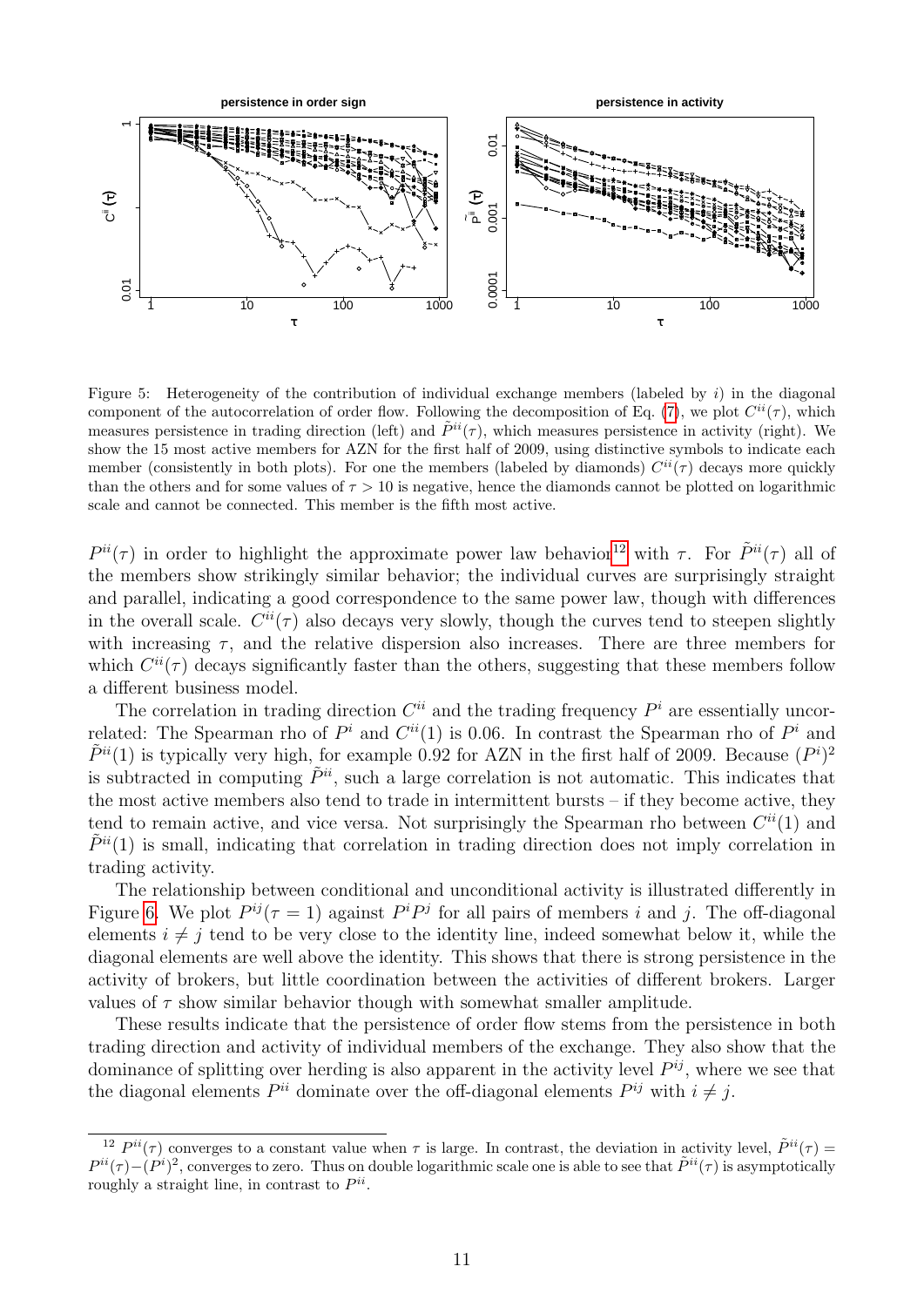

<span id="page-11-2"></span>Figure 6: The joint probability of activity  $P^{ij}(\tau=1)$  as a function of  $P^i P^j$ , the hypothetical joint probability under the assumption of independence. Each symbol indicates a given pair of members  $i$  and  $j$  for AZN during the first half of 2009. Diagonal elements  $i = j$  are indicated by blue crosses and off-diagonal elements  $i \neq j$  by black circles. The plot is on double logarithmic scale. For comparison the identity line  $P^{ij}(\tau) = P^{i}P^{j}$  is shown as a solid black line. The fact that the diagonal elements  $P^{ii}(\tau)$  consistently lie well above the identity line is consistent with the large contribution of splitting. In contrast the off-diagonal elements  $P^{ij}$  (with  $i \neq j$ ) tend to cluster along or even slightly below the identity line.

#### <span id="page-11-0"></span>5. Do these results apply to investors?

If we assume a one-to-one mapping between investors and member firms, then the results of the previous section show that splitting strongly dominates herding. However, most of the member firms are at least partially acting as brokers, lumping together orders from many investors, while investors may be using multiple brokers, or varying their choice of broker. To what extent do the results of the previous section also apply to investors?

In this section we confront this problem by developing a set of null hypotheses. This involves formulating more explicit models of investor behavior for which we can compute the decomposition of order flow. We then explicitly model brokerage, formalizing the notion of a brokerage map assigning investors to brokers, and studying how brokerage distorts the decomposition of order flow. It is then possible to compare the behavior observed in the data to a set of null hypotheses combining different scenarios for investor behavior and brokerage. While brokerage can substantially distort the decomposition, we show that the dominance of splitting over herding for member firms is so strong that under reasonable assumptions it must be true for investors as well.

## <span id="page-11-1"></span>5.1. Three hypotheses about persistence in order flow

We now formulate models of splitting and herding. At this stage we leave the definitions as general as possible, specifying only what is needed to derive the decomposition, and make them more specific later as needed.

As we have defined it here, "herding" refers to any phenomenon that induces synchronized trading behavior between different individuals, inducing positive correlations in order flow. There are several quite different causal mechanisms capable of generating such behavior. To illustrate the notion of a common cause we introduce a model of herding based on a common response to public information. To illustrate the notion of mutual influence we introduce a model of herding based on imitation. Order splitting is more straightforward, so one model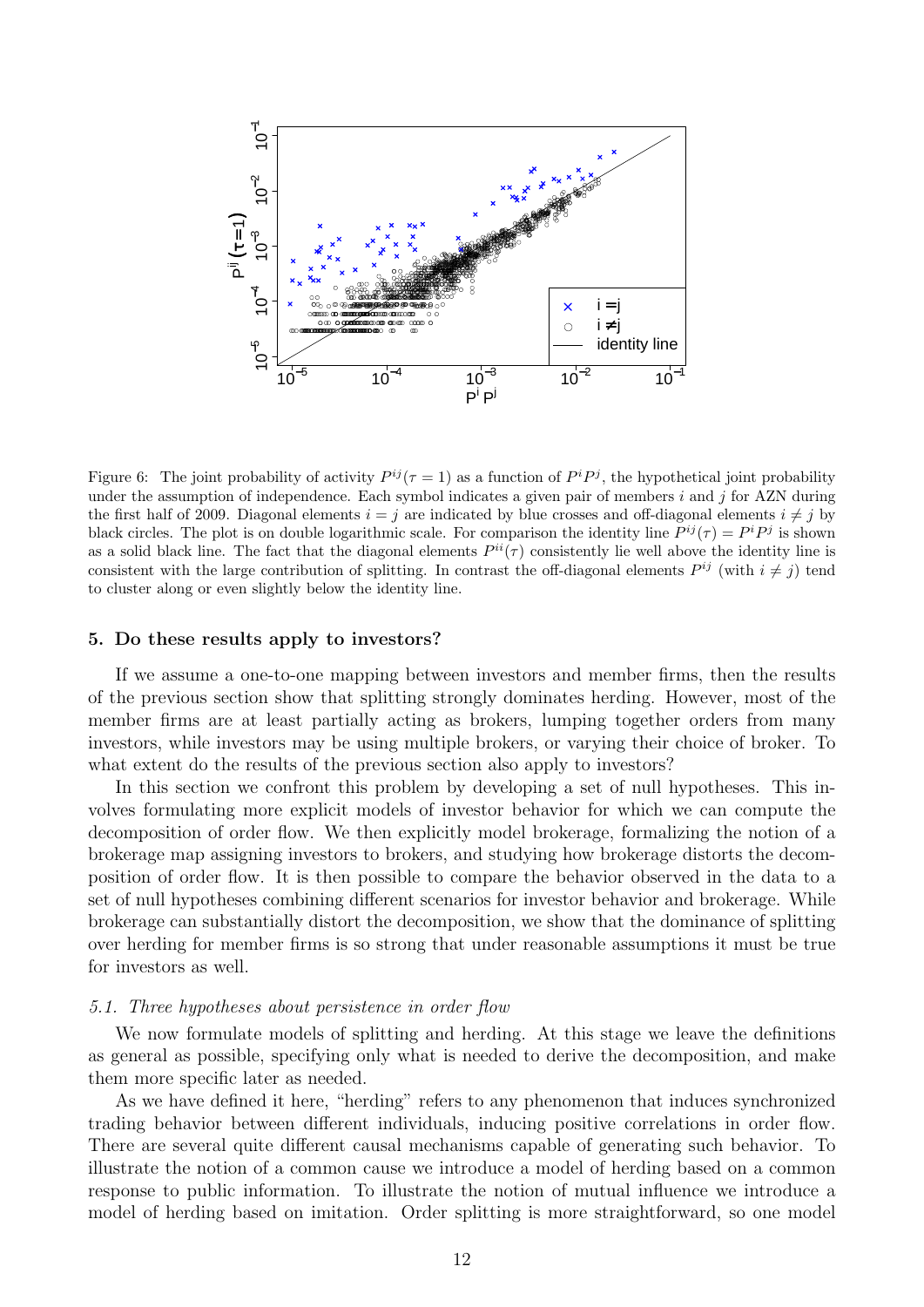suffices. There are of course many variations in how one can define such models; we make some arbitrary choices, aiming for simplicity.

# <span id="page-12-0"></span>5.1.1. Order splitting

Under order splitting the autocorrelation of order flow is generated entirely by investors who split large trades into small pieces and execute them incrementally. In a "pure" order splitting model information is private and IID. Since by assumption the autocorrelation between different investors is zero, the persistence is entirely due to splitting,

$$
C_{split}(\tau) = C(\tau),
$$
  
\n
$$
C_{herd}(\tau) = 0.
$$
\n(12)

# <span id="page-12-1"></span>5.1.2. Herding model I: Public information

Our first herding model produces herding behavior via a similar response to a common external cause – the herd is directed from outside. Assume an exogenously given public information signal  $I_t$  with homogeneous investors who respond to the signal similarly except for possible variations in factors such as speed.  $I_t$  is random real-valued variable. Let the trading frequency of investor *i* be  $P^i > 0$ , normalized so that  $\sum_{i=1}^{M} P^i = 1$ , where *M* is the number of investors. Assume an information signal  $I_t$  arrives at time t and generates  $n_t$  orders with the same sign as  $I_t$ , where  $n_t = f(|I_t|)$  and f is a non-decreasing function. The investor placing each order is drawn according to that investor's trading frequency  $P^i$ . We assume sampling with replacement, so that a given investor may be drawn more than once. At time  $t+n_t$  a new information signal  $I_{t+n_t}$  arrives and the process is repeated<sup>[13](#page-12-2)</sup>.

Persistence in order flow can result from several different effects: (1) strong autocorrelations in  $I_t$ , such as those of a long-memory process. (2) heavy tails in the distribution  $P(I_t)$ ; (3) nondeterministic behavior in f, generating or contributing to heavy tails in  $n_t$ ; (4) any combination of the previous three effects. All of these produce similar results. For definiteness we assume (1), but this choice makes no difference.

The decomposition of the autocorrelation can be computed in closed form. Since the investors are chosen randomly the timing and sign of the trade are independent of the investor, which implies

$$
C^{ij}(\tau) = C(\tau),
$$
  

$$
P^{ij}(\tau) = P^i P^j.
$$

The second of these relations implies that  $\tilde{P}^{ij}(\tau) = 0$ ,  $\forall i, j$ . Eq. [\(9\)](#page-6-2) then implies that

<span id="page-12-3"></span>
$$
C_{split}(\tau) = \sum_{i} P^{ii}(\tau) C^{ii}(\tau) = C(\tau) \sum_{i} (P^{i})^{2}
$$

$$
C_{herd}(\tau) = \sum_{i \neq j} P^{ij}(\tau) C^{ij}(\tau) = C(\tau) \sum_{i \neq j} P^{i} P^{j}.
$$
(13)

The decomposition thus depends only on the sum of the square of the trading frequency  $P^i$  of the investors. This is closely related to the variance

$$
\text{Var}[P] = \frac{1}{M} \sum_{i} (P^{i})^{2} - \left(\frac{1}{M} \sum_{i} P^{i}\right)^{2} = \frac{1}{M} \sum_{i} (P^{i})^{2} - \frac{1}{M^{2}}.
$$
 (14)

<span id="page-12-2"></span><sup>&</sup>lt;sup>13</sup> As stated this model generates  $n_t$  strings of sequential orders all of the same sign. It is possible to make the order flow look more realistic by injecting orders with a random sign, but the only effect is to decrease the prefactor of the autocorrelation without otherwise affecting its time dependence.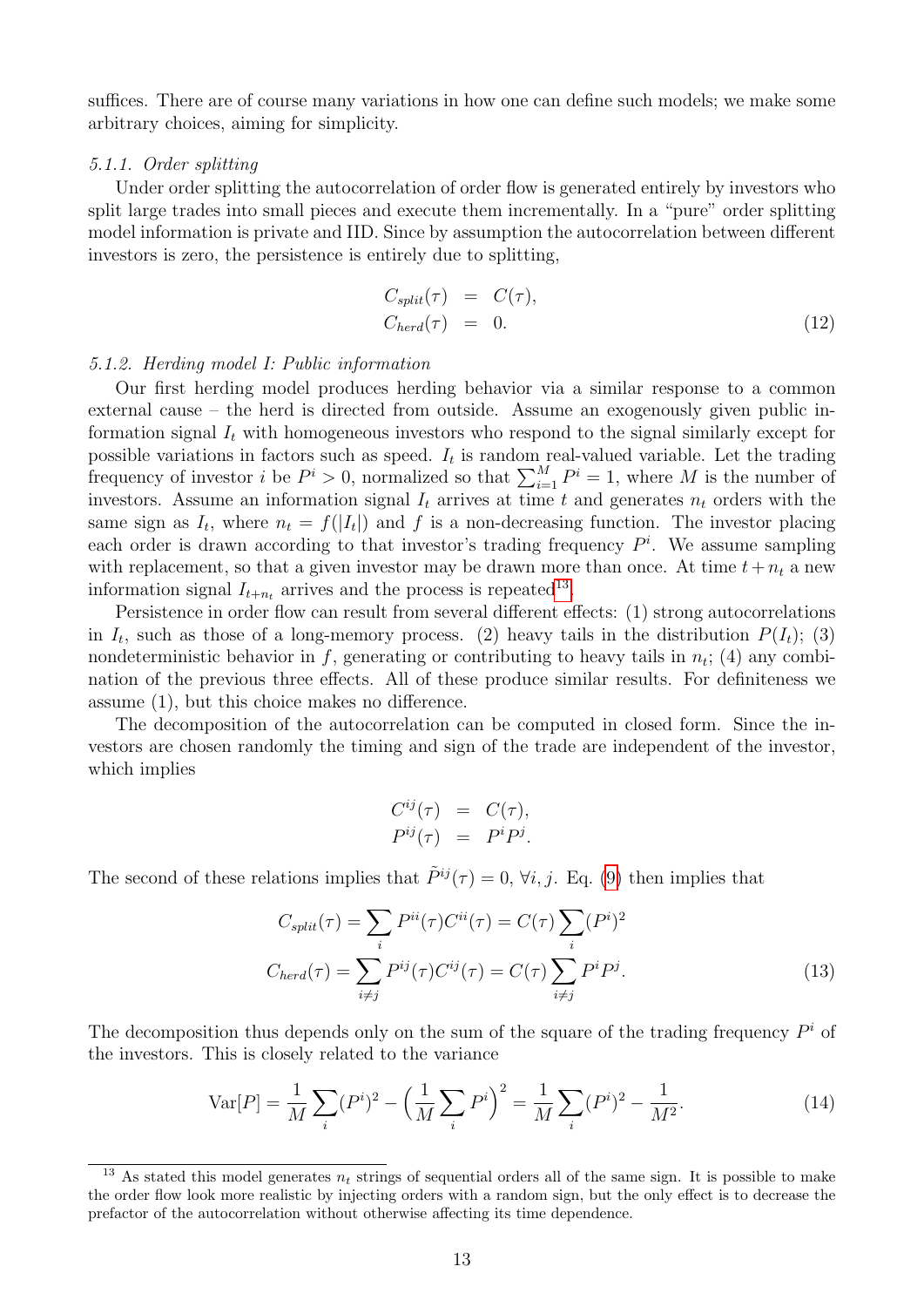Substituting into Eq. [\(13\)](#page-12-3) yields

<span id="page-13-1"></span>
$$
C_{split}(\tau) = C(\tau) \left( \frac{1}{M} + M \operatorname{Var}[P] \right)
$$
  
\n
$$
C_{herd}(\tau) = C(\tau) \left( \frac{M-1}{M} - M \operatorname{Var}[P] \right).
$$
\n(15)

Thus the relative size of  $C_{split}$  and  $C_{herd}$  only depends on the number of investors M and the variance of their trading frequencies  $P^i$ .

The variance of P lies in the range  $0 \leq \text{Var}[P] \leq \frac{1}{h}$  $\frac{1}{M}\left(1-\frac{1}{M}\right)$  $\frac{1}{M}$ ). The bounds occur when:

• All investors are equally active,  $Var[P] = 0$ .

$$
C_{split} = \frac{C(\tau)}{M}
$$
  
\n
$$
C_{herd} = \frac{M-1}{M}C(\tau).
$$

• All trading is concentrated in one investor,  $Var[P] = \frac{1}{M} \left(1 - \frac{1}{M}\right)$  $\frac{1}{M}$ .

$$
C_{split} = C(\tau)
$$
  

$$
C_{herd} = 0.
$$

If  $C(\tau) > 0$  then  $C_{split}$  is always positive and  $C_{herd}$  is always non-negative. As the trading goes from uniformly distributed to concentrated in a single member,  $C_{split}/C$  grows from 0 to 1 while  $C_{herd}/C$  decreases from 1 to 0. Thus the heterogeneity in investor's trading frequencies controls the relative importance of the herding vs. splitting components of the autocorrelation function.

## <span id="page-13-0"></span>5.1.3. Herding model II: Imitation

Our second herding model produces herding via investors influence on each other, so that herding is generated endogenously without need for an external coordination mechanism. We assume that investors exist within a social network where information is transmitted between neighbors. The transmission of information depends on the topology of the network, which also determines the autocorrelation of order flow. In this model the investors herd by following each other.

The nodes of the social network correspond to investors and links correspond to influence. The network is connected, so that all nodes are joined to the same graph by at least one link. Investor *i* has a binary state  $s_t^i = \pm 1$  that indicates whether in the absence of influence this investor prefers to buy or sell. The dynamics are characterized by a parameter  $p \in [0, 1]$  that describes the degree of imitation between agents.

The order flow is generated using the following algorithm: At time  $t$  an investor  $i$  is chosen randomly and an order with sign  $s_t^i$  is submitted. Then  $t \to t + 1$  and each neighbor j of investor *i* is considered. With probability *p* investor *j* submits an order  $\epsilon_t^j = s_t^i$  and changes state to  $s_{t+1}^j = s_t^i$ , and with probability  $1-p$  investor j submits an order  $s_t^j$  and her state is left unaltered. The time is once again incremented and the next neighbor, if any, is considered. Once all the neighbors of investor  $i$  have been considered a new node  $i'$  is chosen at random and the process continues.

There is no need for exogenous information in this model. Providing the system is initially placed in a sufficient diverse initial configuration, it will generate time correlated but otherwise random order flow. In the noiseless version this model has two fixed points where all the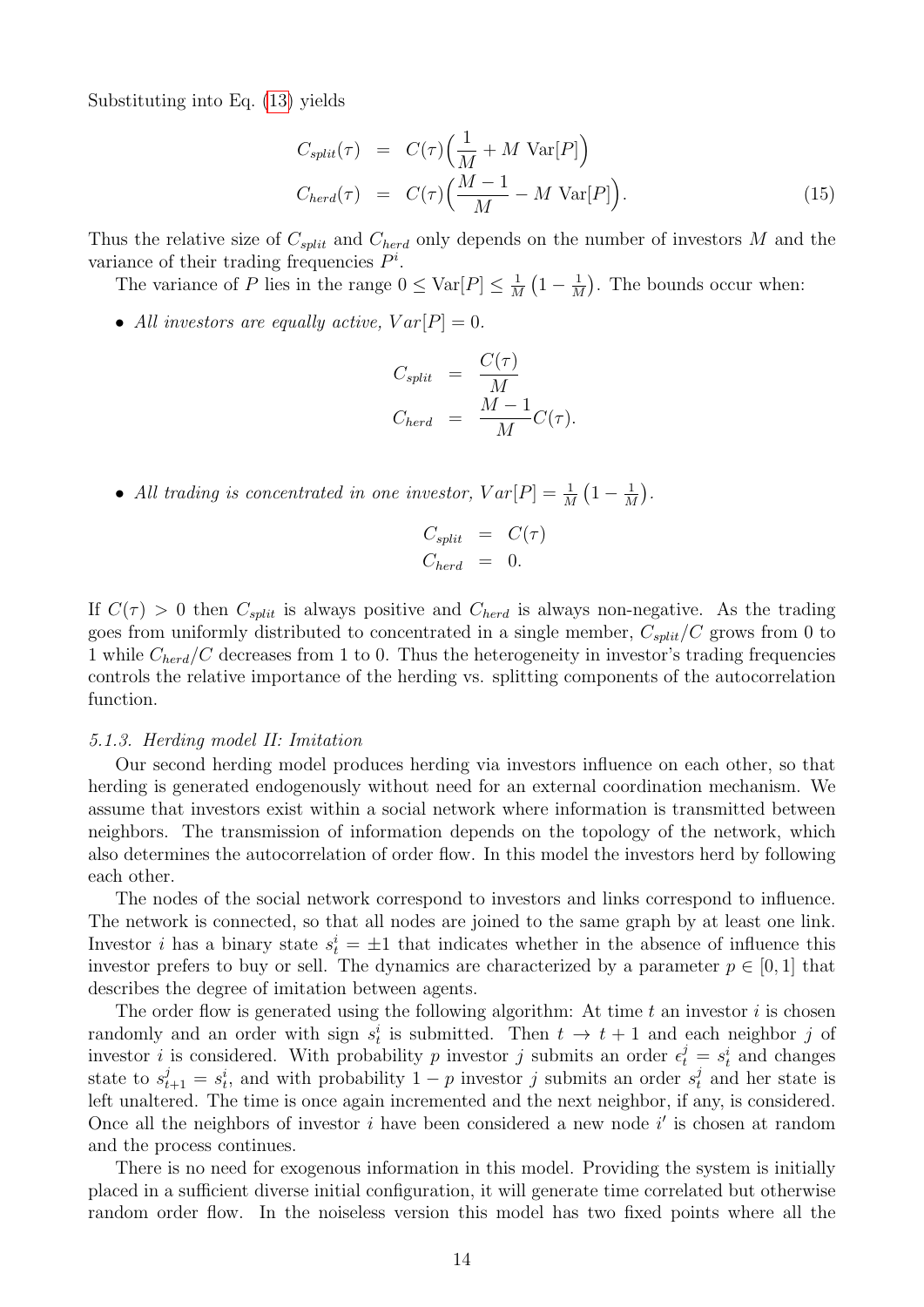agents are found in the same state (buy or sell). If the network is large enough this state cannot be reached in a reasonable time. It is also possible to generalize the model to inject external information by occasionally randomly altering the sign of the states of one of the nodes. Providing this is not done too often, however, it does not substantially alter the characteristics of the order flow. The degree distribution  $p(\ell)$  and the parameter p determine the autocorrelation of the order flow<sup>[14](#page-14-2)</sup>.

We cannot compute the splitting vs. herding decomposition for this model in closed form. The simulations presented in the next section show that the imitation model has essentially the same decomposition as the public information model, i.e. Eq. [\(15\)](#page-13-1) is a good approximation of its decomposition.

# <span id="page-14-0"></span>5.2. Models of brokerage

In the real data we cannot observe investors – we only know the member of the exchange who executes the trade. As already mentioned, members often act as brokers for other investors. The distortion this introduces has the potential to alter the decomposition. In this section we address this problem by introducing the concept of a brokerage map and studying how the decomposition is altered under various hypotheses about brokerage. We will consider several different types of brokerage maps, as described below.

# <span id="page-14-1"></span>5.2.1. Fixed random brokerage

This model assumes that each investor randomly chooses a single broker and thereafter always executes through that same broker and that broker only. To match the real data we have to constrain the random choices to match the brokerage trading frequency  $P'^i$ . This is important, because as we will show the amount of distortion is strongly dependent on  $P'$ . Mirroring the same notation that we used for investors, assume there are  $M'$  brokers labeled by an index i and that  $P'$  is the trading frequency of broker i.

Under this brokerage map the decomposition is distorted as follows:

- Order splitting. The decomposition is unchanged, i.e.  $C_{split}(\tau) = C(\tau)$  and  $C_{herd} = 0$ . This is true regardless of  $P^{i}$ .
- Public information. The decomposition is given by Eq. [\(15\)](#page-13-1), except that  $M = M'$  and  $Var[P] = Var[P']$ . Thus, depending on  $Var[P']$ , the result can either be dominated by herding (when there are many brokerages with the same trading volume) or dominated by splitting (when one brokerage dominates the trading volume). While it might seem surprising that this no longer depends on M or  $Var[P]$ , one should bear in mind that under fixed random brokerage we are assuming the correlation for investors within a given broker is no different than for investors with different brokers, and  $Var[P']$  and hence the decomposition at the level of brokerage data are determined by  $M$ ,  $M'$  and Var $[P]$ , which have to be consistent with  $P'$ <sup>i</sup>.
- *Imitation*. We are not able to compute the distortion in closed form. Instead we simulate the imitation model and compare it to the public information model under the assumption that both have the same autocorrelation function  $C(\tau)$ . We construct a social network using preferential attachment [\(Simon, 1955;](#page-24-8) [Barabasi et al., 1999\)](#page-22-10). An initial node is created, and then new nodes are incrementally generated and connected to a randomly chosen pre-existing node with a probability of attachment proportional to its degree. Because we connect to only one pre-existing node at a time the resulting graph is a  $\text{tree}^{15}$  $\text{tree}^{15}$  $\text{tree}^{15}$ .

<span id="page-14-2"></span> $14$  The degree of a node of a graph is the number of links connected to that node

<span id="page-14-3"></span><sup>&</sup>lt;sup>15</sup> We could more realistically attach to multiple pre-existing nodes, but this does not affect the results.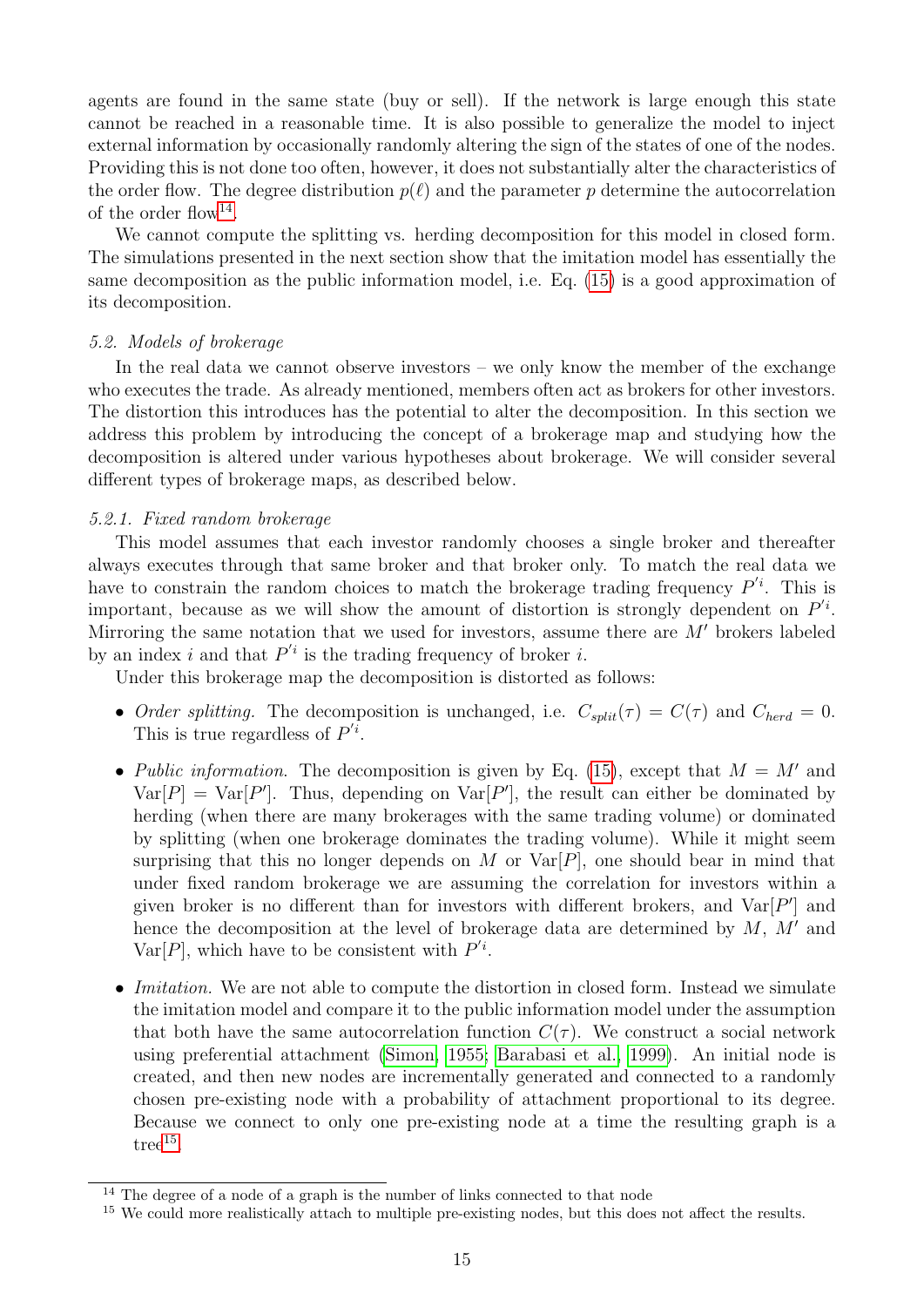

<span id="page-15-1"></span>Figure 7: Splitting vs. herding decomposition for the public information and imitation models with a fixed random brokerage map. For the imitation model order flow is generated as described in the text, and the splitting (blue triangles) and herding (red circles) contributions are computed numerically using Eq. [\(9\)](#page-6-2). For the public information model we assume the same total autocorrelation  $C(\tau)$  (black dashed line) as the imitation model, and compute the splitting (blue dots) and herding (red line) contributions using Eq. [\(15\)](#page-13-1). Broker trading frequencies  $P^{'i}$  are chosen to match AZN in the first half of 2009. Herding strongly dominates splitting and the decomposition for the two models is nearly identical.

Once the investor social network is built we construct a fixed random brokerage map. We assume  $M' = 50$  brokers and match their trading frequency to the 50 largest exchange members for AZN during the first half of 2009. The imitation frequency  $p = 0.9$  with  $M = 10,000$  investors. Simulations are run for  $10^6$  time steps.

The resulting autocorrelation and its decomposition under both the imitation model and the public information model are shown in Fig. [7.](#page-15-1) The result is completely dominated by the herding component. While there is a non-zero splitting component, it is more than an order of magnitude smaller. Furthermore the decomposition for the two models is nearly identical.

For the imitation model the persistence of order flow derives from the heavy tailed degree distribution of the social network. The process of imitation converts the scale free power law degree distribution of the social network, which by construction is of the form  $p(\ell) \sim \ell^{-\eta+1}$ , into order flow with power law decay of autocorrelations. In fact, in the limit  $p \to 1$  it can be shown that the autocorrelation function decays asymptotically as  $C(\tau) \sim \tau^{-(\eta-1)}$ .

Thus for order splitting the fixed random brokerage map introduces no distortion, whereas for herding models the distortion is strongly dependent on the brokerage trading frequencies. When the trading frequencies are uniform these models strongly favor herding, but as it becomes concentrated in a few brokerages the splitting component increases.

# <span id="page-15-0"></span>5.2.2. Dynamically random brokerage

To conceal order flow some investors may vary their choice of brokers. Dynamically random brokerage captures this strategy in its extreme form: On every trade each investor randomly chooses a broker according to the broker trading frequencies  $P^{'i}$ . There is thus no memory of the past, and no allegiance of any investor to any broker. Random choice implies that  $P^{'ij} = P^{'i}P^{'j}$ , and therefore the decomposition is given by Eq. [\(15\)](#page-13-1). The resulting decomposition is thus identical to that of the public information model under a fixed random broker map. This is true regardless of the investor model.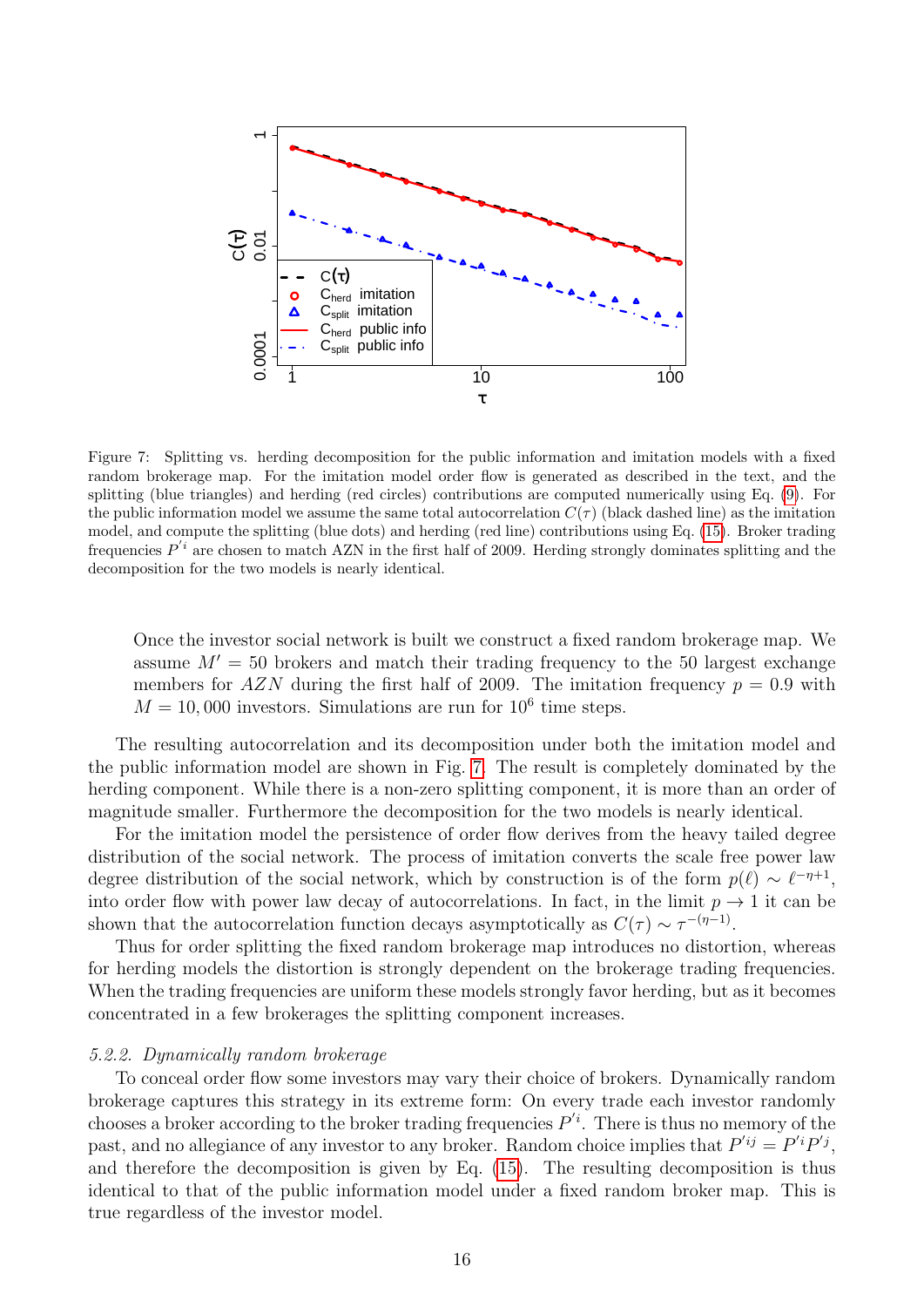As we saw in the previous section, when we use realistic broker trading frequencies the herding component is much larger than the splitting component. Thus, we have the interesting result that the distortion caused by dynamically random brokerage creates the appearance of herding, regardless of what the investors are actually doing. Given that we observe a strong dominance of splitting this is serendipitous, as it implies that dynamically random brokerage is a small effect, a result that is interesting in and of itself.

## <span id="page-16-0"></span>5.2.3. Correlation of social network and brokerage

Perhaps the previous examples are too random. What if brokerage choice is correlated with investor behavior? To study this question we have generalized the imitation model to allow for the possibilty that neighbors in the influence network also tend to use the same broker.

In the generalized imitation model the social network and the brokerage assignments are made in tandem. As we construct the social network, when we attach each new investor to a previous investor, we assign the same broker with probability  $\Phi$  or a random broker with probability  $1 - \Phi$ . As a result there is a correlation between neighborhood relationships in the trading graph and brokerage assignment<sup>[16](#page-16-4)</sup>.

## <span id="page-16-1"></span>5.3. Comparison with real data

We now have all the tools needed to address the main question: Given that brokerage can distort the splitting/herding decomposition, can we nonetheless say with confidence that the dominance of splitting over herding observed in the exchange member trading data reflects the behavior of investors? We address this question by examining different scenarios for investor/brokerage to provide null hypotheses for comparison to the data. A summary of the comparisons is given in Figure [8](#page-17-2) and discussed in detail below.

## <span id="page-16-2"></span>5.3.1. Public information/fixed random brokerage

This scenario combines the public information model and fixed random brokerage, as described in Section [5.2.1.](#page-14-1) The decomposition is given by Eq. [\(15\)](#page-13-1) and depends only on the number of brokerages M' and their variance  $Var[P']$ . In the right panel of Figure [4](#page-9-1) we compare the predictions to real data. For the data  $S(\tau) = C_{split}(\tau)/C(\tau)$  increases from about 0.7 to 2 with increasing  $\tau$ , in contrast to the predicted value, which is roughly 0.06 independent of  $\tau$ . Thus the order splitting component is a factor of  $10 - 30$  higher than predicted.

A further comparison is given in Figure [8,](#page-17-2) where we plot the splitting ratio  $S(\tau)$  =  $C_{split}(\tau)/C(\tau)$  averaged for lags  $1 \leq \tau \leq 50$  as a function of the variance of the brokerage trading frequencies, assuming  $M' = 50$ . The values from the real data samples are very wellseparated from the prediction for all 102 cases, indicating that this scenario cannot explain the data.

## <span id="page-16-3"></span>5.3.2. Generalized imitation model/fixed random brokerage

This scenario combines the generalized imitation model (including correlations between neighbors and brokerage) and fixed but random brokerage, as discussed in Section [5.2.3.](#page-16-0) The predicted decomposition is compared to the 102 data samples in Figure [8.](#page-17-2) The figure shows the splitting ratio  $S(\tau) = C_{split}/C(\tau)$  and the broker-neighbor correlation  $\Phi$  as a function of the brokerage trading frequency variance  $Var[P']$ . Because  $S(\tau)$  and  $\Phi$  are not linearly related we use different scales on the right and left. While a few of the data sets approach the prediction, almost all of them are well-separated from the predictions under this scenario. Realistic values

<span id="page-16-4"></span><sup>&</sup>lt;sup>16</sup> An inconvenient feature of this model is that  $\Phi$  and  $P'{}^i$  are not independent, so it is harder to construct a network with given values of  $P^{'i}$ . As  $\Phi$  varies from zero to one the trading frequencies of the brokers necessarily become more concentrated.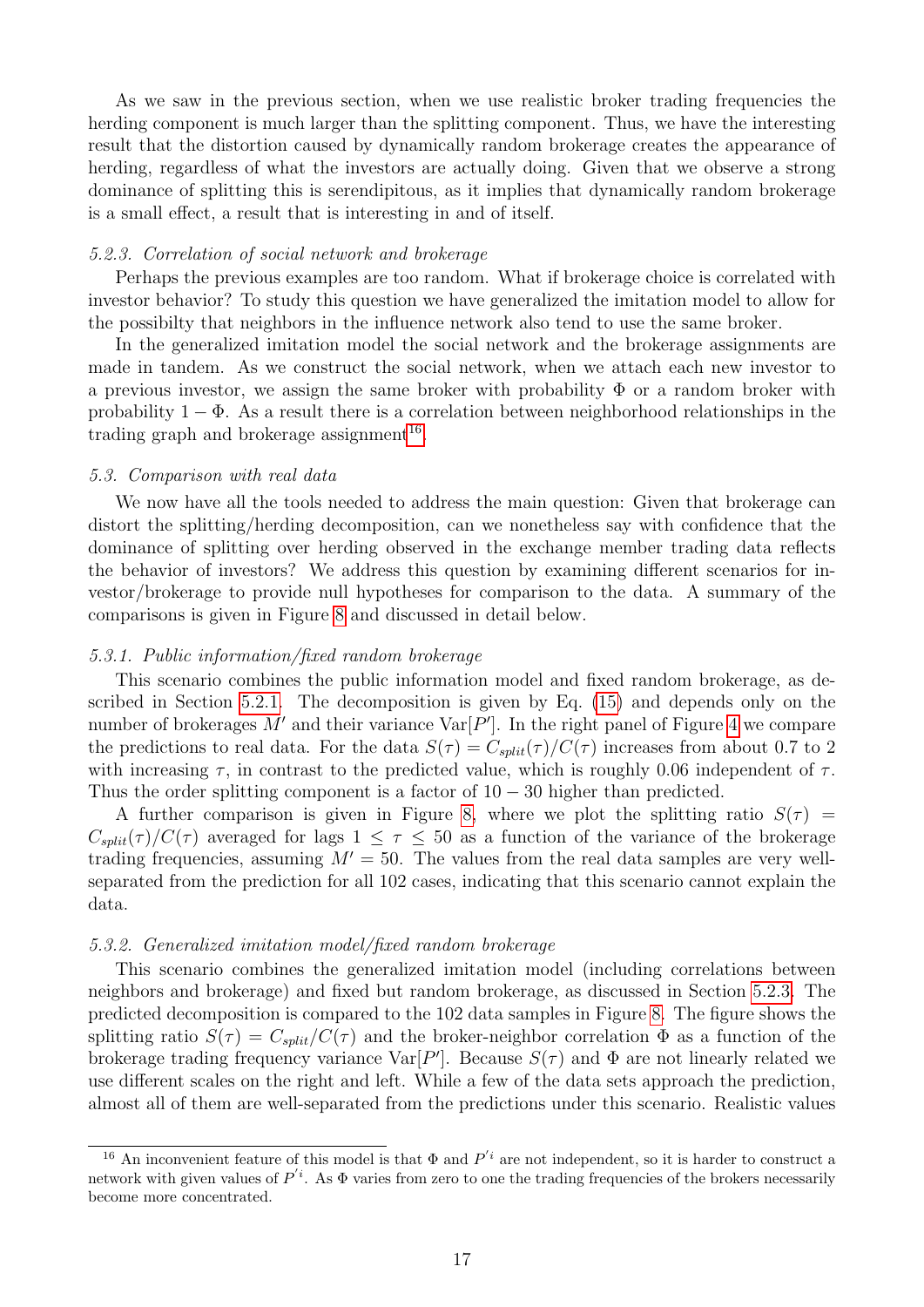

<span id="page-17-2"></span>Figure 8: The splitting decomposition for the 102 real data samples (indicated by red x's) compared to the predictions of three different null hypotheses. The variance of the brokerage trading frequencies varies along the horizontal axis. On the left the trading frequencies are equal, on the right trading is concentrated in a few brokerages. The left vertical axis indicates the splitting ratio  $S(\tau) = C_{split}(\tau)/C(\tau)$  averaged over  $1 \leq \tau \leq 50$ and the right vertical axis indicates the broker-neighbor correlation  $\Phi$  (for the generalized imitation model only). The null hypotheses are generated by combining a model for investor herding with a model of brokerage. The blue circles represent simulations of the generalized imitation model with Fixed Random Brokerage (FRB). The black curve is the public information model (with  $\Phi = 0$ ) and Fixed Random Brokerage; alternatively it represents the prediction of the Dynamically Random Brokerage (DRB) model under any investor model. All 102 samples are outside the range predicted by any of the three null hypotheses.

of S in the center of the distribution of real values require  $\Phi \approx 1$ , which seems absurdly high, and more than half of the values of S cannot be reached at all, indicating that this scenario cannot explain the data.

# <span id="page-17-0"></span>5.3.3. Any investor model/dynamic random brokerage

As already discussed, if investors randomly pick their brokers, with no allegiance to any broker, the investor's behavior is irrelevant, and the properties of the decomposition are determined entirely by the brokerage trading frequencies. The prediction under this scenario is represented by the solid black curve in Figure [8.](#page-17-2) This is the same as the public information/fixed random brokerage scenario. The data are very well-separated from the predictions, indicating that this scenario cannot explain the data.

# <span id="page-17-1"></span>5.3.4. Order splitting/partially random brokerage

What about order splitting? As already discussed in the introduction, the order splitting model of [Lillo et al.](#page-23-8) [\(2005\)](#page-23-8) is capable of matching the empirical autocorrelation  $C(\tau)$  quite well. The splitting ratio of this model is  $S(\tau) = 1$ , independent of  $\tau$  and independent of the brokerage map. This ratio is too high for  $\tau \leq 5$ , where  $S \approx 0.7$ . This could be due to one of two reasons, that we cannot distinguish: (1) Some short term herding behavior or (2) partially dynamic brokerage choice. By this we mean that some investors (but not others) might randomly vary their brokers, or investors might have partial allegiance to a small set of brokers, randomly choosing between them but avoiding the others. As the magnitude of the random choice increases so does the herding component, and as we know from the previous scenario, unless a single brokerage dominates the trading (which is not the case for the real data), this strongly distorts the decomposition in favor of herding.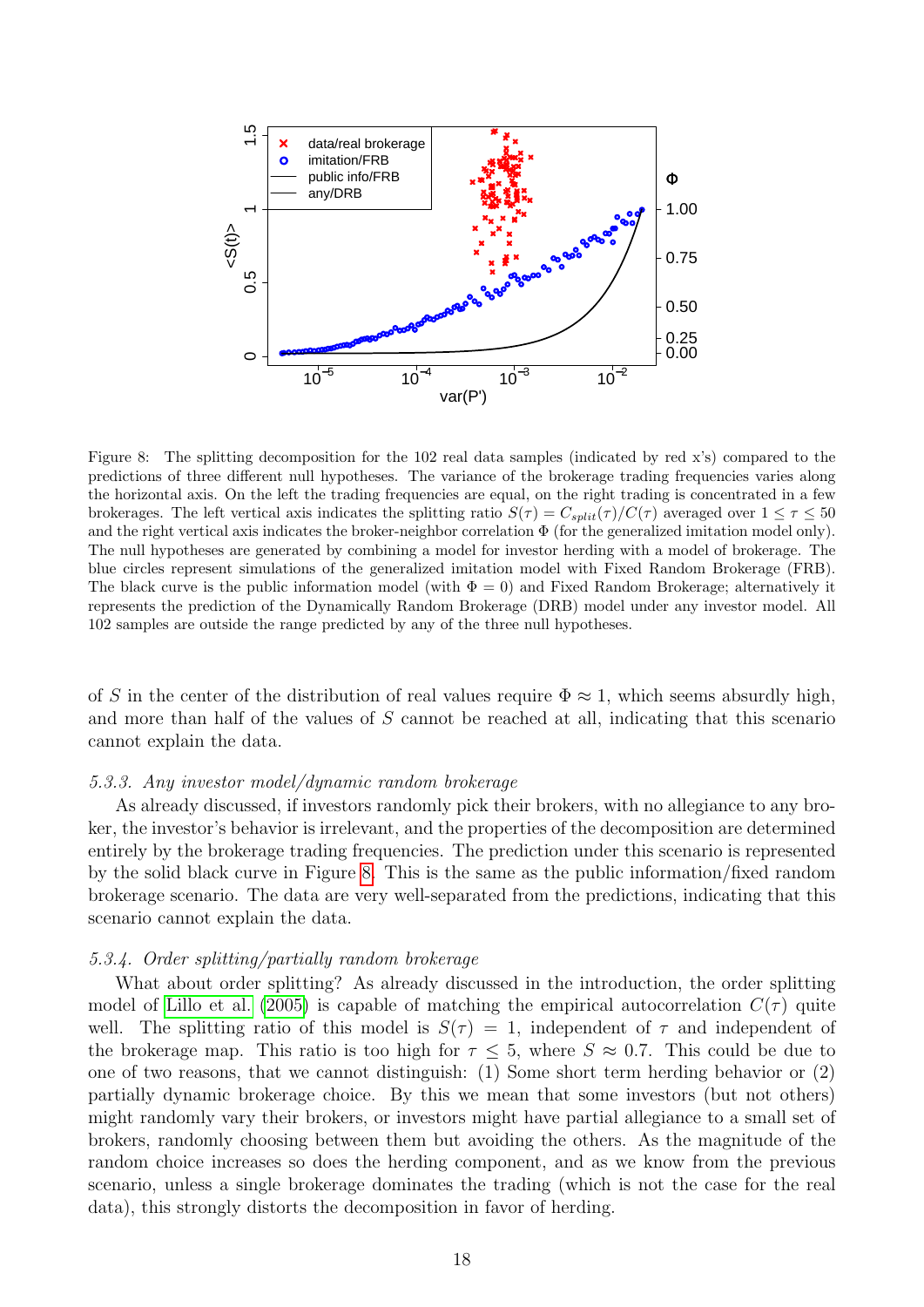For  $\tau \geq 10$  the splitting ratio  $S(\tau) = 1$  predicted under the order splitting scenario is actually too low, due to anti-herding. We present a few clues about anti-herding in the next section.

For the combinations of herding and brokerage models considered here the distortion caused by broker maps cannot explain the empirical dominance of splitting over herding. We can thus be confident that there are no reasonable circumstances in which the distortion introduced by the use of brokerage data could plausibly be large enough to be consistent with the empirical results.

# <span id="page-18-0"></span>6. Clues about the cause of anti-herding

As we have shown in Section [4.1,](#page-7-1) the herding component of the order flow autocorrelation is often negative for  $\tau > 10$ . This implies that buying by one investor tends to invoke selling by other investors, a phenomenon that gives the appearance of "anti-herding". In this section we first test the statistical significance of anti-herding and then perform some empirical investigations that give a clue as to its origin.

## <span id="page-18-1"></span>6.1. Anti-herding is statistically significant

To assess whether anti-herding is statistically significant we perform a one-sided significance test by comparing the real data to the null hypothesis that both the signs and brokerage codes are assigned randomly. Realizations of this null hypothesis are obtained by randomly shuffling both the signs and brokerage codes. For each of the  $102$  datasets we produced  $10^6$  realizations of the null hypothesis, and for each realization we computed the splitting and herding components of the autocorrelation. Then for each lag  $\tau$  we estimated the fraction of random realizations having a herding component smaller than the value observed in the corresponding real sample. If this fraction is smaller than 5%, we reject the one-sided null hypothesis. Figure [9](#page-19-0) shows the fraction of sets for which we reject the null hypothesis. For small values of  $\tau$  we never reject the hypothesis because the real herding component of the autocorrelation function is significantly positive (as we have seen above). For values of  $\tau$  between roughly 15 and 80 we reject the null hypothesis in approximately 80% of the sets. This means that for these lag values the real herding component of the autocorrelation is statistically significantly negative and thus anti-herding is statistical significant. We now explore the possible origin of this phenomenon.

## <span id="page-18-2"></span>6.2. What underlies "anti-herding"?

We now show that anti-herding is associated with a difference in the response of brokers to market orders, depending on whether or not the order changes the price and whether or not it is from the same or a different broker. If a market order placed by broker  $i$  changes the price, broker j is less likely to place market orders in the same direction, while the behavior of broker i is unchanged<sup>[17](#page-18-3)</sup>.

We use the notation  $MO_t^0$  for a market order at time t that does not change the price and  $MO<sub>t</sub>$  for a market order that changes the price. Conditioned on either of these events, the probabilities for subsequent market orders to have the same sign are

$$
P(\epsilon_t = \epsilon_{t+\tau} \mid MO_t^0)
$$
  
\n
$$
P(\epsilon_t = \epsilon_{t+\tau} \mid MO_t^{\prime})
$$
\n(16)

Assuming that on average buy and sell trades have the same size and that brokers' inventories are bounded, these probabilities for large  $\tau$  should converge to the unconditional probability

<span id="page-18-3"></span><sup>&</sup>lt;sup>17</sup> Our guess that whether or not a market order changes the price is an important determinant of the behavior was inspired in part by a previous study by [Eisler et al.](#page-23-18) [\(2011b\)](#page-23-18); see also [Toth et al.](#page-24-9) [\(2011a\)](#page-24-9).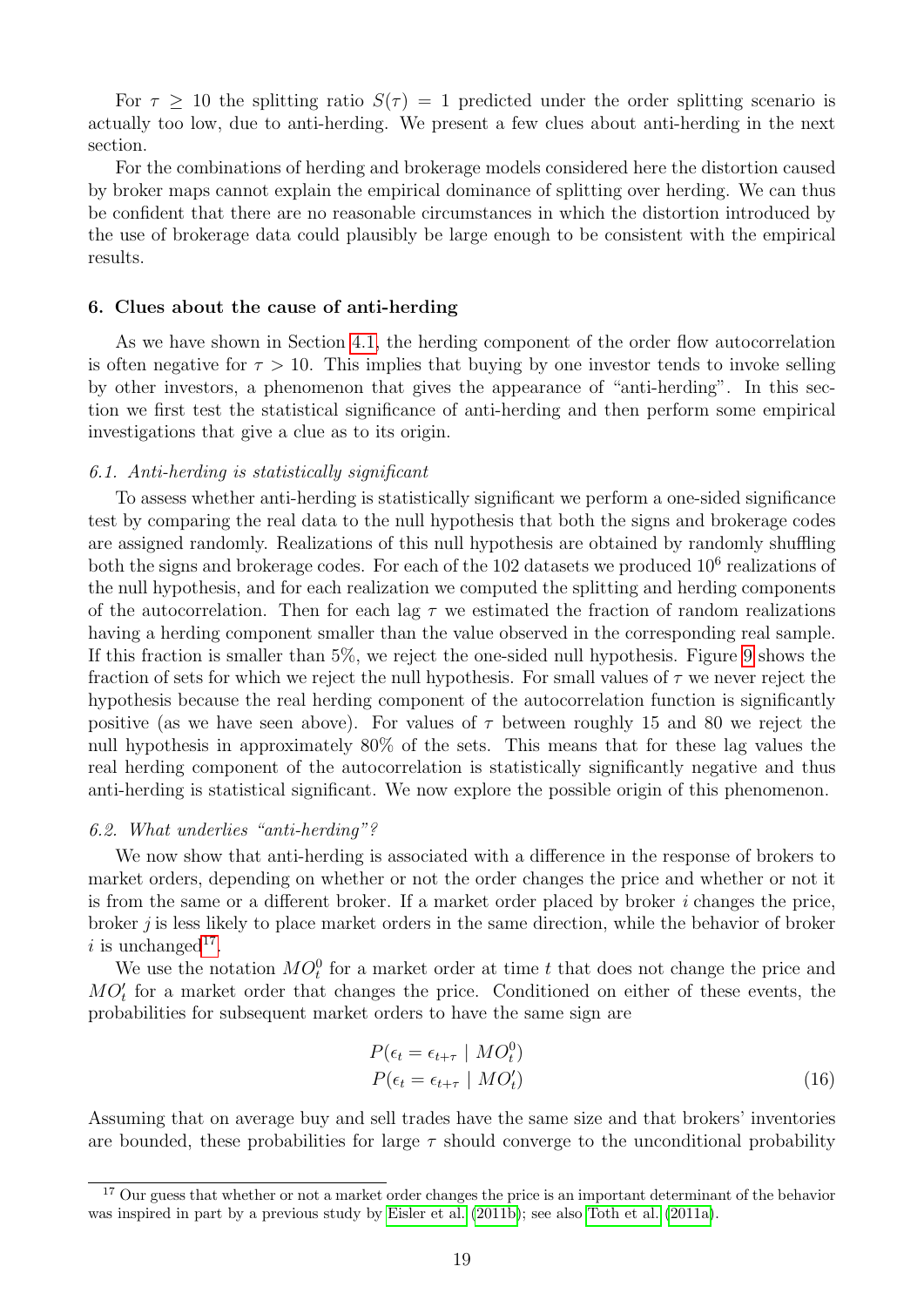

<span id="page-19-0"></span>Figure 9: The fraction of the 102 data sets for which the herding component of the autocorrelation  $C_{herd}$  has a  $p$  value less than 5% under the IID null hypothesis.

 $P(\epsilon_t) = 1/2$ . In Figure [10](#page-20-0) these are shown for AZN, plotted as a function of  $\tau$  on a double logarithmic scale. To make the  $\tau$  dependence clearer, we also plot the excess probabilities

$$
\tilde{P}^{0}(\tau) \equiv P(\epsilon_{t} = \epsilon_{t+\tau} \mid MO_{t}^{0}) - 1/2
$$
  

$$
\tilde{P}'(\tau) \equiv P(\epsilon_{t} = \epsilon_{t+\tau} \mid MO_{t}^{\prime}) - 1/2.
$$

The decay of both  $\tilde{P}^0$  and  $\tilde{P'}$  is approximately a power law. However, when the original market order changes the price, the decay is faster. This means that, all else being equal, when a market order does not change the price the persistence of the sign of subsequent orders is much stronger than when it does change the price.

We now study how the identity of the broker affects this behavior. We look at the probability that the signs of the orders at t and  $t+\tau$  are the same, conditioned on whether they were placed by the same broker and also on whether the event at t changed the price or not. We study the following probabilities:

<span id="page-19-2"></span>
$$
P(\epsilon_t^i = \epsilon_{t+\tau}^j \mid i = j ; MO_t^0) \qquad P(\epsilon_t^i = \epsilon_{t+\tau}^j \mid i \neq j ; MO_t^0) P(\epsilon_t^i = \epsilon_{t+\tau}^j \mid i = j ; MO_t') \qquad P(\epsilon_t^i = \epsilon_{t+\tau}^j \mid i \neq j ; MO_t') P(\epsilon_t^i = \epsilon_{t+\tau}^j \mid i \neq j ; MO_t') \qquad (17)
$$

In Figure [11](#page-20-1) we plot the probabilities above on a double logarithmic scale. When the broker at time t and  $t+\tau$  is the same there is no qualitative difference, regardless of whether the order at time t changed the price, other than a small shift in scale.

In contrast, when different brokers place the orders at time t and  $t+\tau$ , the behavior changes dramatically. If the market order at time  $t$  does not change the price, the probability that the signs of the two orders are the same is lower than before, but still positive. In contrast, if the market order at time t changes the price, for most lags  $\tau$  the subsequent order is more likely to have the opposite sign. Thus, after a market order that does not change the price other brokers tend to place their orders in the same direction, indicating a slight herding on short time scales, but after a market order that changes the price, the opposite happens: they are more likely to put their orders in the opposite direction, corresponding to anti-herding<sup>[18](#page-19-1)</sup>.

<span id="page-19-1"></span><sup>&</sup>lt;sup>18</sup> The interesting point is that splitting traders seem to act like "noise traders", i.e. they do not adapt their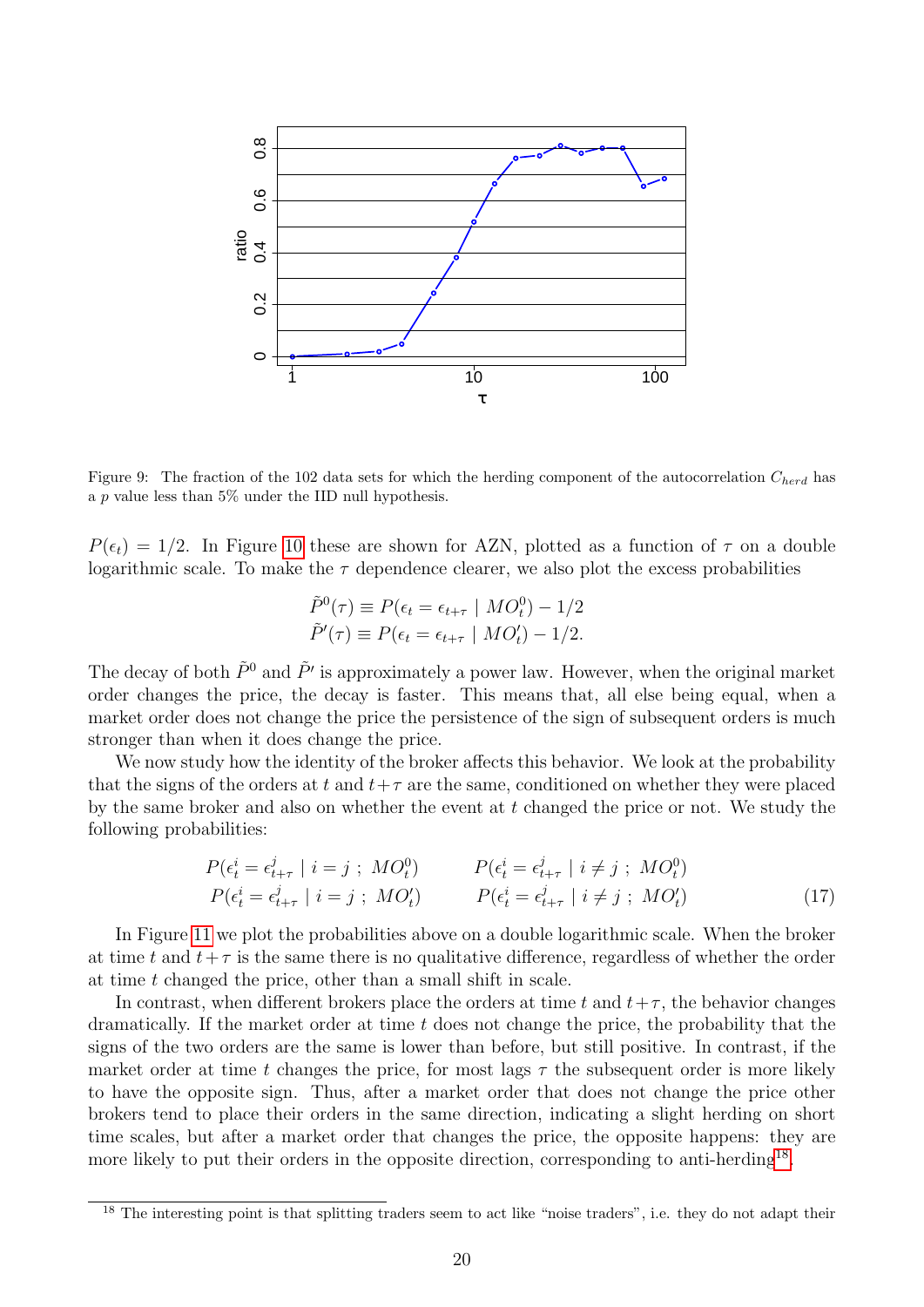

<span id="page-20-0"></span>Figure 10: Probability that market orders at times t and  $t + \tau$  have the same sign, conditioned on whether or not the first market order changed the price. The case of no price change is given by  $P(\epsilon_t = \epsilon_{t+\tau} | MO_t^0)$  and the case of a price change by  $P(\epsilon_t = \epsilon_{t+\tau} | MO_t)$ . The plots on the left and right are the same, except that on the right we subtract the unconditional probability  $P(\epsilon_t) = 1/2$  to make the functional dependence on time and the difference in the convergence rates clearer. When the original market order changes the price, the decay is much faster. Data is for AZN for 2000-2009.



<span id="page-20-1"></span>Figure 11: The probability that market order signs separated by lag  $\tau$  are the same, conditioned on whether the members placing the orders are the same and whether or not the first market order changes the price, as described in Eq. [\(17\)](#page-19-2). Left panel:  $i = j$ : The same member places the order at t and  $t + \tau$ . Whether or not the market order at time t changed the price  $(MO_t^{'})$  vs.  $MO_t^0$  makes little difference in the behavior, other than a slight shift in scale. Right panel:  $i \neq j$ : Different members place the order at t and  $t + \tau$ . Whether or not the market order at time t changes the price now makes a big difference in the behavior. After an event that does not change the price, other brokers tend to put their order in the same direction with a probability higher than 0.5. After an event that changes the price, in contrast, at most lags it is slightly more probable that other brokers put their orders in the opposite direction. Data is for AZN for 2000-2009.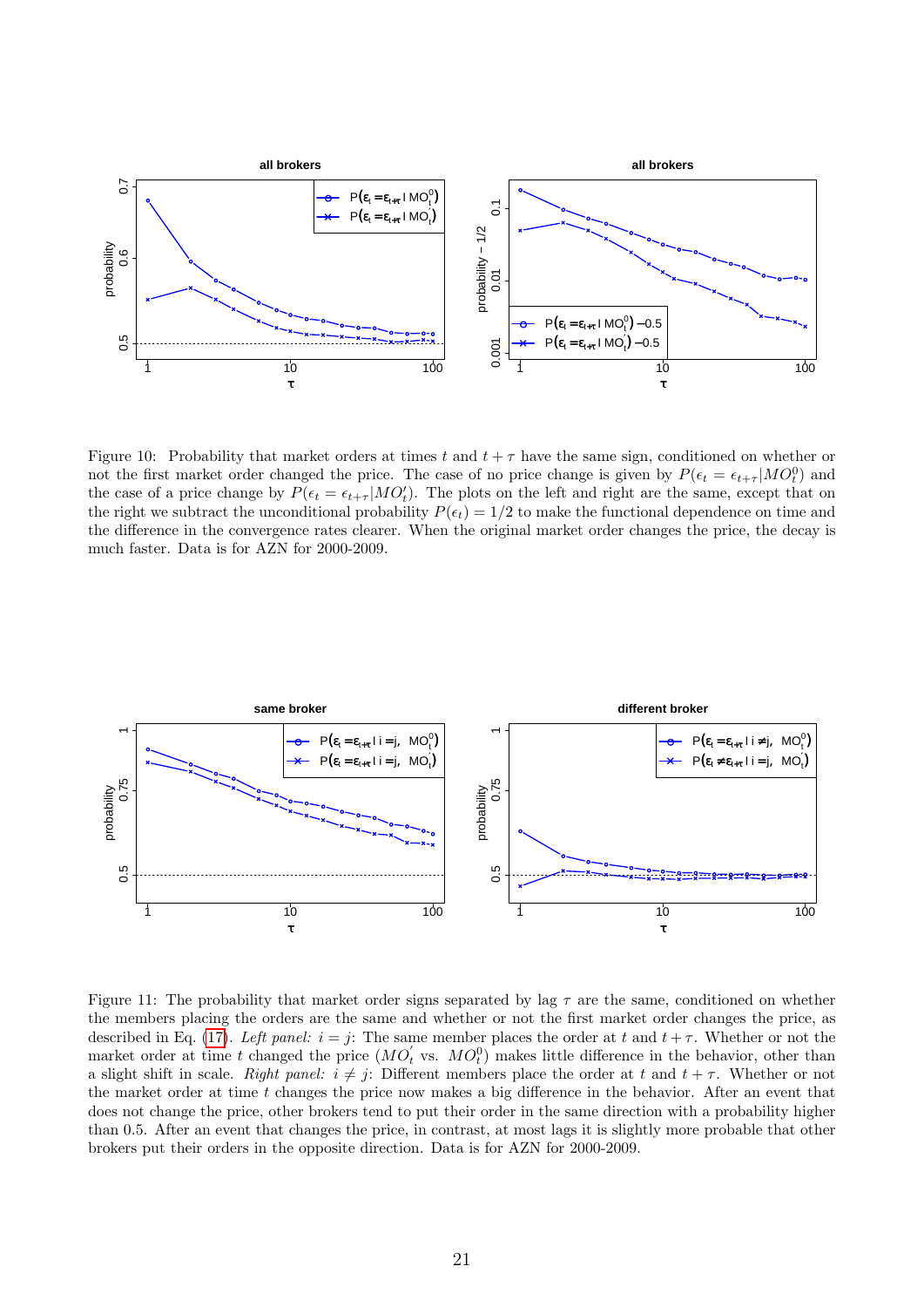

<span id="page-21-1"></span>Figure 12: Splitting and herding component of the autocorrelation function of market order signs conditional on the event at time t. The left panel is conditioned on the case where the original market order does not change the price, and the right panel is the case where it does. The negative contribution to the herding term is entirely due to the latter case. Data is for AZN for 2000-2009.

This is confirmed by decomposing the autocorrelation conditional on whether or not the market order at time  $t$  changed the price, shown in Figure [12.](#page-21-1) More precisely, we apply the herding/splitting decomposition of Eq. [\(9\)](#page-6-2) to the conditional autocorrelations  $E[(\epsilon_t - \mu)(\epsilon_{t+\tau} \mu$ )|MO<sup>0</sup>l and  $E[(\epsilon_t - \mu)(\epsilon_{t+\tau} - \mu)|MO_t]$ , where  $\mu$  is the mean market order sign. When the market order at t does not change the sign, the herding component decays to zero but never becomes very negative; in contrast, when the market order at  $t$  changes sign, it is negative for roughly  $\tau > 5$ . The shape of the herding term is qualitatively similar to the probabilities shown in Fig. [11.](#page-20-1)

The conclusion is that the observed anti-herding effect is related to the difference in the response of brokers to market orders placed by *others*, depending on whether or not they changed the price. When a market order does not cause a price change brokers continue being more likely to place orders of the same sign, regardless of who placed the original market order. In contrast, if a market order triggers a price change, other brokers place fewer market orders in the same direction than in the opposite direction.

# <span id="page-21-0"></span>7. Conclusions

We have shown that in the LSE the cause of long-memory on short timescales (corresponding to 500 transactions or less, typically about an hour) is overwhelmingly due to autocorrelated trading by investors (which we call splitting), rather than correlated trading by different investors (which we call herding). Our belief is that this is mainly due to single individuals who consistently execute their large orders through at most a few brokers, splitting them into small pieces. This is exactly what one expects from algorithmic brokerages, who take large orders, split them into pieces and execute them throughout the day. We observe only weak herding at short time scales, and for longer times we observe anti-herding, i.e. the trading of a given individual is anti-correlated with that of other individuals. We are only able to obtain statistically significant results for fairly short time scales of less than an hour. It is quite possible that herding is a stronger factor on longer timescales.

The analysis we have performed is based on data identifying the members of the exchange,

behavior to their own impact. The reason for this could be that they have already calculated their impact in their estimates of the trading cost, so it is expected. The same effect is also mentioned by [Toth et al.](#page-24-9) [\(2011a\)](#page-24-9).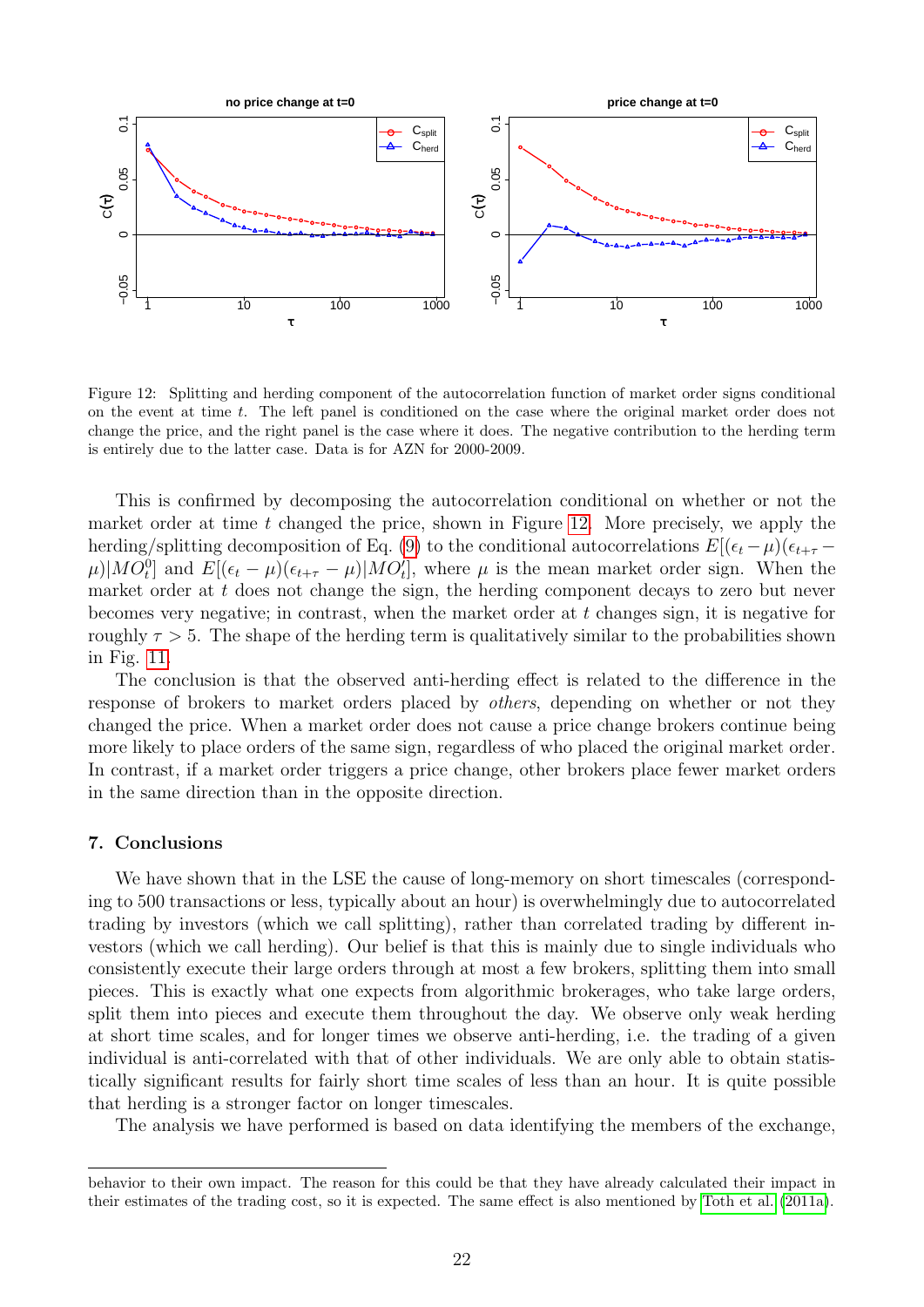who often act as brokers for other investors. In order to understand whether these results apply to investors, we developed a set of models for investor behavior and choice of broker. We then combined these into scenarios of investor behavior/brokerage, and used these as null hypotheses. The decomposition of order flow under these null hypotheses is then compared to the data. Even though our analysis was done at the level of brokers, we are able to show that the qualitative conclusion that splitting dominates herding applies at the level of investors as well.

This behavior is extremely consistent across different stocks and time periods. It is also fairly consistent across member firms. While a few member firms have less directional persistence than others, the vast majority are quite persistent, and in an almost identical way. Furthermore the persistence exhibits itself similarly in both trading direction and trading activity.

Under the interpretation that the strong positive autocorrelation of investors is due to order splitting, the fact that investors split their orders so strongly implies that the market is in a certain sense typically out of equilibrium. That is, if investors revealed their intentions when they made decisions, rather than concealing their intentions and trading gradually, prices at any given moment might be substantially different.

# <span id="page-22-0"></span>8. Acknowledgments

We thank Jean-Philippe Bouchaud and Terry Odean for useful comments, and National Science Foundation grant 0624351 for support. Any opinions, findings, and conclusions or recommendations expressed are those of the authors and do not necessarily reflect the views of the National Science Foundation.

## References

- <span id="page-22-6"></span>Banerjee, A., 1992. A simple model of herd behavior. Quarterly Journal of Economics 107 (3), 797–817.
- <span id="page-22-7"></span>Banerjee, A., 1993. The economics of rumours. Review of economic studies 60 (2), 309.
- <span id="page-22-10"></span>Barabasi, A.-L., Albert, R., Jeong, H., 1999. Mean-field theory for scale-free random networks. Physica A 272, 173–189.
- <span id="page-22-9"></span>Barber, B., Odean, T., Zhu, N., 2009. Systemic noise. Journal of Financial Markets 12, 547–569.
- <span id="page-22-5"></span>Beran, J., 1994. Statistics for Long-Memory Processes. Chapman & Hall, New York.
- <span id="page-22-1"></span>Biais, B., Hillion, P., Spatt, C., 1995. An empirical analysis of the limit order book and order flow in the paris bourse. The Journal of Finance 50 (5), 1655–1689.
- <span id="page-22-8"></span>Bikhchandani, S., Hirshleifer, D., Welch, I., 1992. A theory of fads, fashion, custom, and cultural change as informational cascades. The Journal of Political Economy, 100 (5), 992–1026.
- <span id="page-22-4"></span>Bouchaud, J.-P., Farmer, J. D., Lillo, F., 2009. How markets slowly digest changes in supply and demand. In: Hens, T., Schenk-Hoppe, K. (Eds.), Handbook of Financial Markets: Dynamics and Evolution. Elsevier, pp. 57–156.
- <span id="page-22-2"></span>Bouchaud, J.-P., Gefen, Y., Potters, M., Wyart, M., 2004. Fluctuations and response in financial markets: The subtle nature of "random" price changes. Quantitative Finance 4 (2), 176–190.
- <span id="page-22-3"></span>Bouchaud, J.-P., Kockelkoren, J., Potters, M., 2006. Random walks, liquidity molasses and critical response in financial markets. Quantitative Finance 6 (2), 115–123.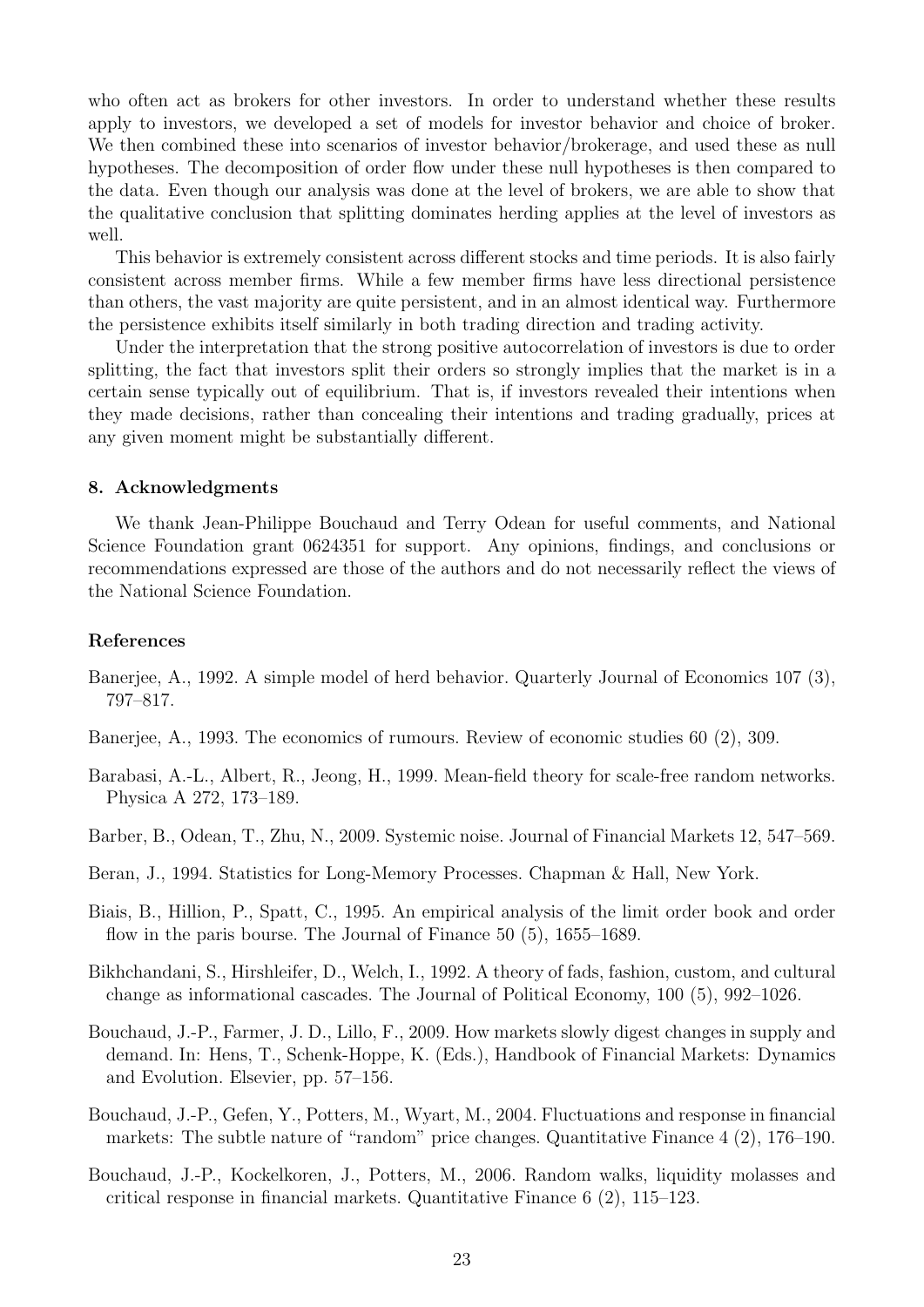- <span id="page-23-16"></span>Chan, L. K., Lakonishok, J., 1993. Institutional trades and intraday stock price behavior. Journal of Financial Economics 33, 173–199.
- <span id="page-23-17"></span>Chan, L. K., Lakonishok, J., 1995. The behavior of stock prices around institutional trades. The Journal of Finance 50 (4), 1147–1174.
- <span id="page-23-14"></span>Cont, R., Bouchaud, J.-P., 2000. Herd behavior and aggregate fluctuations in financial markets. Macroeconomic Dynamics 4 (2), 170–196.
- <span id="page-23-0"></span>Danielsson, J., Payne, R., 2001. Measuring and explaining liquidity on the limit order book: Evidence from reuters d2000-2. Tech. rep., Financial Market Group, London School of Economics.
- <span id="page-23-7"></span>Ding, Z., Granger, C. W. J., Engle, R. F., 1993. A long memory property of stock returns and a new model. Journal of Empirical Finance 1 (1), 83–106.
- <span id="page-23-5"></span>Eisler, Z., Bouchaud, J.-P., Kockelkoren, J., 2011a. Models for the impact of all order book events. Tech. rep., [arXiv:1107.3364.](http://arxiv.org/abs/1107.3364)
- <span id="page-23-18"></span>Eisler, Z., Bouchaud, J.-P., Kockelkoren, J., 2011b. The price impact of order book events: market orders, limit orders and cancellations. Quantitative Finance, 1–2[5arXiv:0904.0900.](http://arxiv.org/abs/0904.0900)
- <span id="page-23-1"></span>Ellul, A., Holden, C., Jain, P., Jennings, R., 2007. A comprehensive test of order choice theory: Recent evidence from the nyse. Journal of Empirical Finance 14 (5), 636–661.
- <span id="page-23-3"></span>Farmer, J. D., Gerig, A., Lillo, F., Waelbroeck, H., 2011. How efficiency shapes market impact. Tech. rep., [http://arxiv.org/abs/1102.5457.](http://arxiv.org/abs/1102.5457)
- <span id="page-23-4"></span>Gerig, A., 2007. A theory for market impact: How order flow affects stock price. Ph.D. thesis, University of Illinois.
- <span id="page-23-13"></span>Iori, G., 2002. A microsimulation of traders activity in the stock market: the role of heterogeneity, agents' interactions and trade frictions. Journal of Economic Behavior and Organization 49 (2), 269–285.
- <span id="page-23-12"></span>Kirman, A., Teyssiere, G., 2002. Microeconomic models for long memory in the volatility of financial time series. Studies in Nonlinear Dynamics and Econometrics 5 (4), 281–302.
- <span id="page-23-6"></span>Kyle, A. S., 1985. Continuous auctions and insider trading. Econometrica 53, 1315–1335.
- <span id="page-23-15"></span>Lakonishok, J., Shleifer, A., Vishny, R., 1992. The impact of institutional trading on stock prices. Journal of Financial Economics 32 (1), 23–43.
- <span id="page-23-10"></span>LeBaron, B., Yamamoto, R., 2007. Long-memory in an order-driven market. Physica A 383, 85–89.
- <span id="page-23-11"></span>LeBaron, B., Yamamoto, R., 2008. The impact of imitation on long-memory in an order-driven market. Eastern Economic Journal of Econometrics 34 (4), 504–517.
- <span id="page-23-9"></span>LeBaron, B., Yamamoto, R., 2010. Order-splitting and long-memory in an order-driven market. European Physical Journal B. 73 (1), 51–57.
- <span id="page-23-2"></span>Lillo, F., Farmer, J. D., 2004. The long memory of the efficient market. Studies in Nonlinear Dynamics & Econometrics 8 (3).
- <span id="page-23-8"></span>Lillo, F., Mike, S., Farmer, J. D., 2005. Theory for long memory in supply and demand. Physical Review E 7106 (6), 066122.